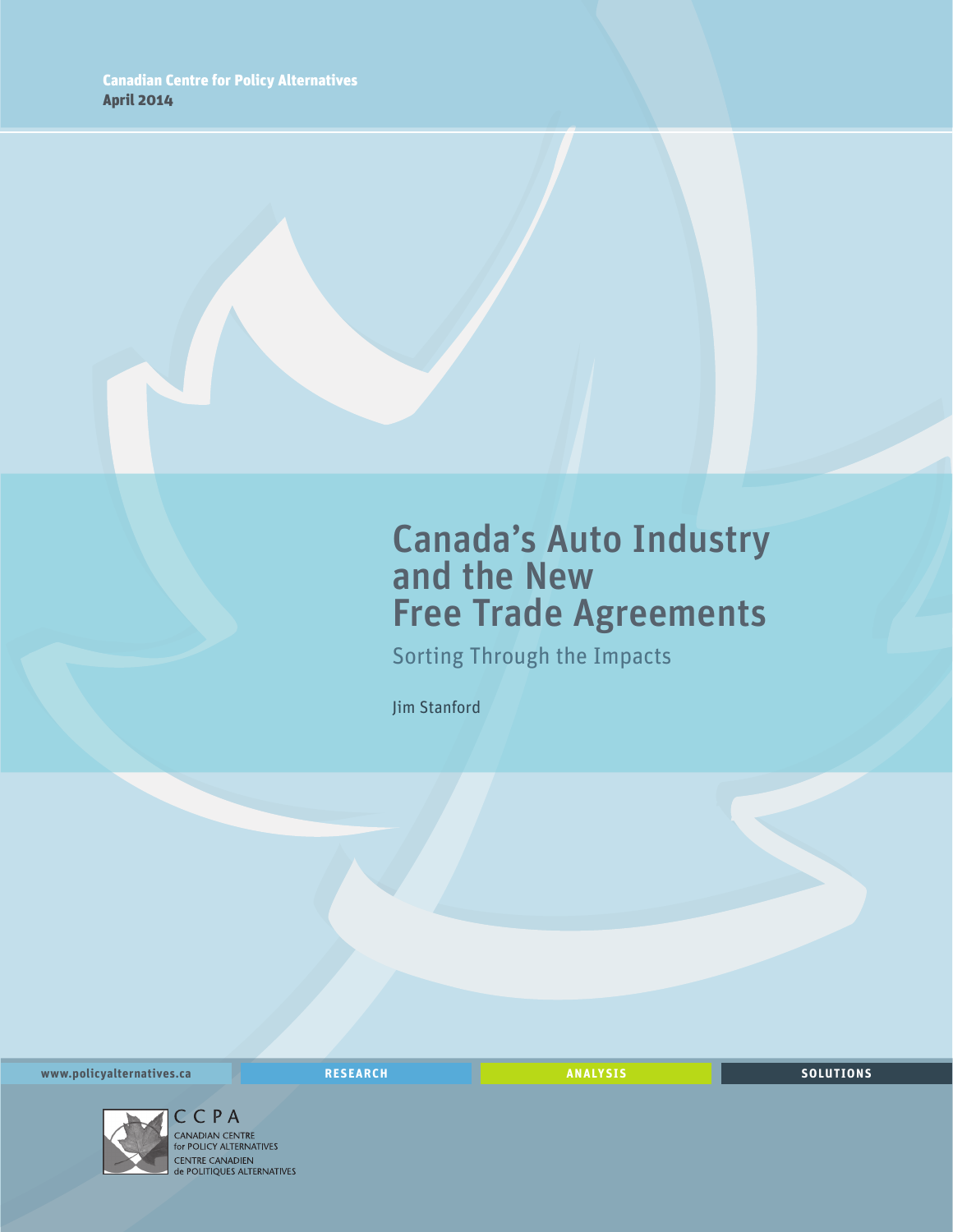

C C P A CANADIAN CENTRE **EXEMPLIER CENTRE**<br>For POLICY ALTERNATIVES **CENTRE CANADIEN** de POLITIQUES ALTERNATIVES

#### **ISBN 978-1-77125-121-1**

This report is available free of charge at www. policyalternatives.ca. Printed copies may be ordered through the CCPA National Office for \$10.

#### **Please make a donation...**

**Help us to continue to offer our publications free online.**

With your support we can continue to produce high quality research—and make sure it gets into the hands of citizens, journalists, policy makers and progressive organizations. Visit www.policyalternatives.ca or call 613-563-1341 for more information.

The CCPA is an independent policy research organization. This report has been subjected to peer review and meets the research standards of the Centre.

The opinions and recommendations in this report, and any errors, are those of the authors, and do not necessarily reflect the views of the funders of this report.



#### **About the author**

Jim Stanford is economist at Unifor, the largest union in Canada's private sector, formed through the merger in 2013 of the Canadian Auto Workers and the Communications Energy and Paperworkers' union. He has 20 years of experience in auto industry analysis; he completed his Ph.D. dissertation on international trade theory and policy.

#### **Acknowledgements**

The author kindly thanks Scott Sinclair, John Jacobs, Bill Murnighan, and Angelo diCaro for very helpful comments on earlier drafts of this work.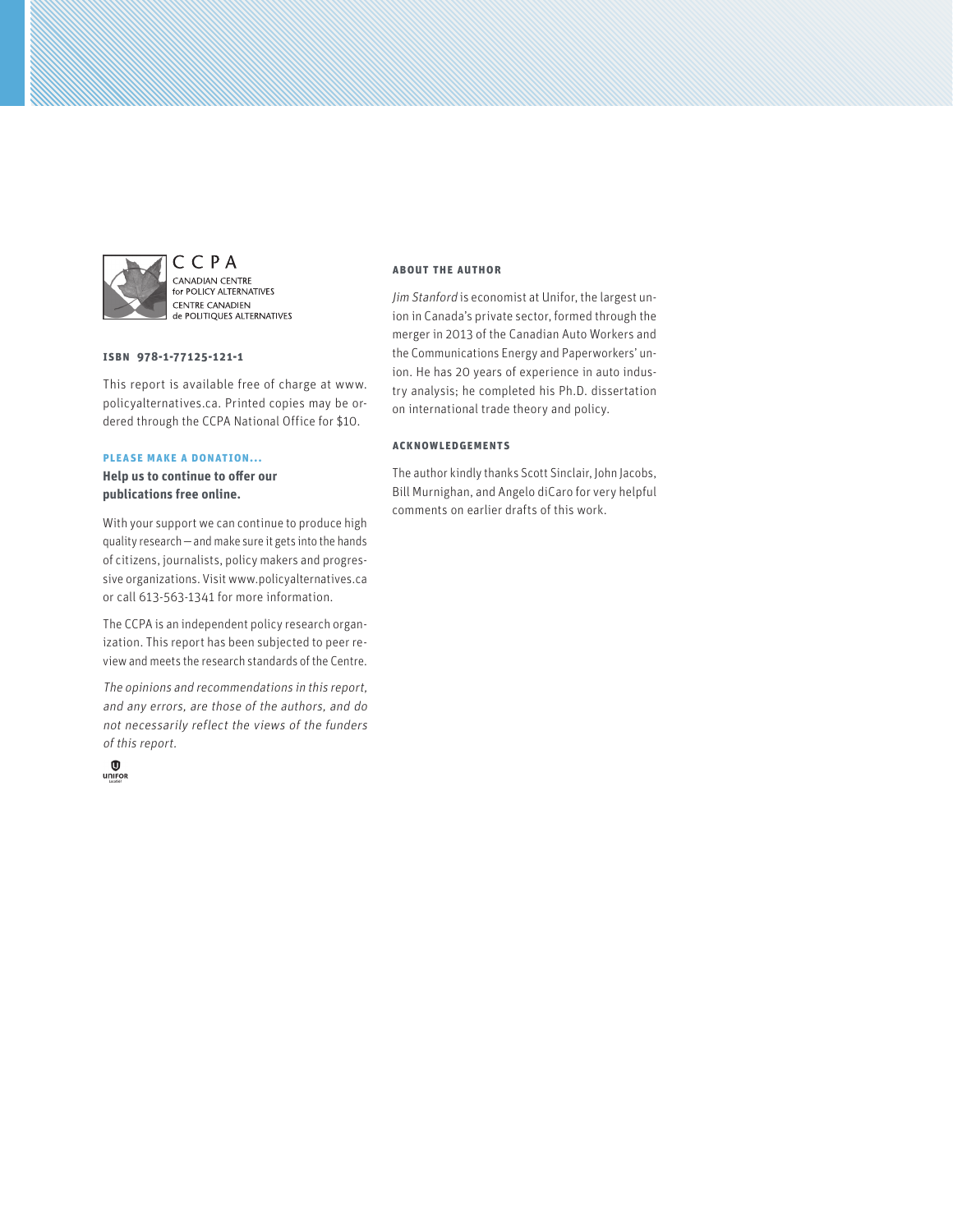#### **[Canada's Auto Industry and the New Free Trade Agreements](#page-4-0)**

- [Introduction](#page-4-0)
- [Canada's Current Automotive Sector](#page-6-0)
- [Strategic Trade Policy and Auto Investment](#page-9-0)
- [Canada's Current Automotive Trade Patterns](#page-11-0)
- [Corporate Interests and National Interests](#page-19-0)
- [Automotive Provisions of the New Free Trade Agreements](#page-21-0)
- [Judging the Impact of Trade Agreements on the Auto Sector](#page-24-0)
- [Conclusions and Recommendations](#page-27-0)
- **[Notes](#page-29-0)**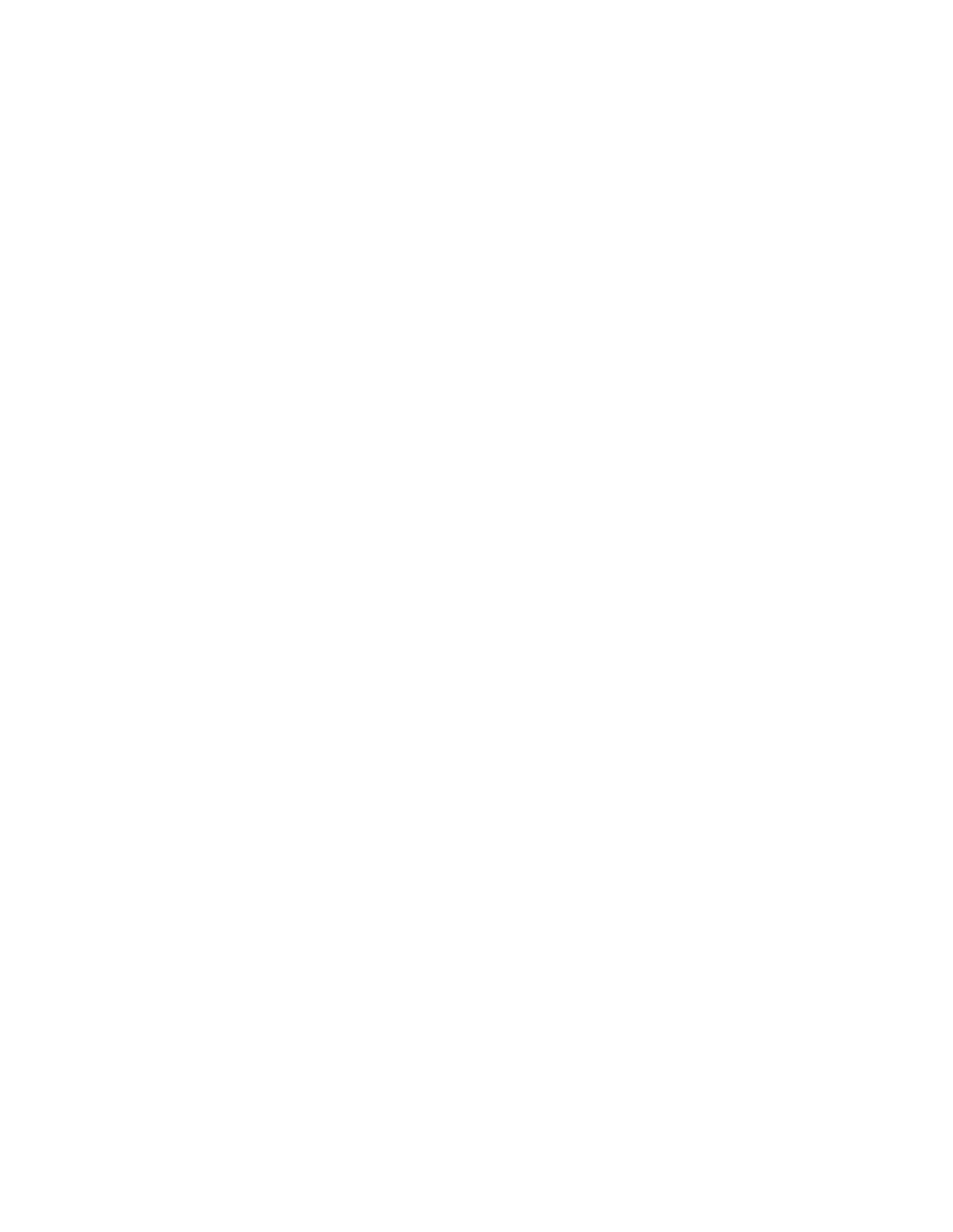# <span id="page-4-0"></span>Canada's Auto Industry and the New Free Trade Agreements

Sorting Through the Impacts

### **Introduction**

Ever since attaining a majority in Parliament in 2011, the Canadian government has accelerated its quest for new free trade agreements. At last count there were at least 17 sets of FTA negotiations underway in various stages of progress, from the small (Honduras and Morocco) to the huge (European Union and the Trans Pacific Partnership).

Several of these new FTA negotiations involve other developed countries which are major exporters of motor vehicles to Canada. These include the proposed deals with the EU and Korea, as well as negotiations involving Japan (which could culminate in either a direct bilateral deal, or as part of the broader Trans Pacific Partnership). Despite its challenges over the last decade, Canada's auto industry is still a crucial contributor to national GDP, exports, and productivity, and an important source of well-paying work. Indeed, after petroleum, automotive products still constitute Canada's second largest export. The industry is also influential politically, especially in Ontario (where most automotive manufacturing takes place).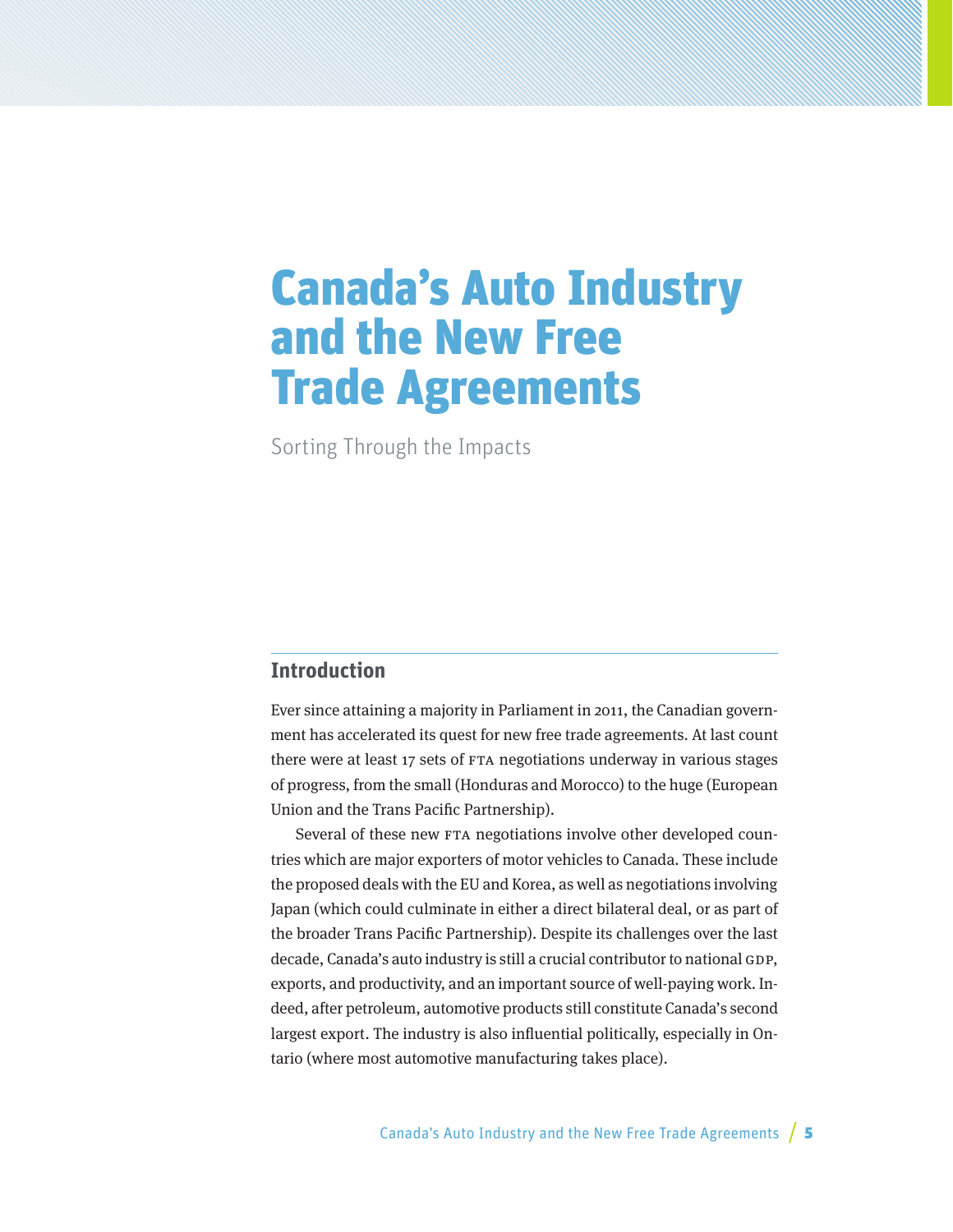So the potential impacts of these new FTAs on the auto sector are a crucial aspect of the government's continuing trade agenda. Each potential FTA has unique features, and will impact on the Canadian auto industry in particular ways; it is important, therefore, that the impacts of FTAs on the auto sector be analyzed in detail on a case-by-case basis.<sup>1</sup> At the same time, however, there are important commonalities in Canada's automotive trade with major non-NAFTA jurisdictions. These should be understood in a more general sense, in order to contemplate the likely impacts of future trade agreements on this vital sector. Canadian policy-makers should not enter any trade negotiations without a strong understanding of the defining structural features of Canada's auto industry, so that they might shape any trade agreements in a manner that strengthens, rather than weakens, this key export industry.

This paper will briefly review Canada's existing international trade and investment relationships in the auto sector. It will identify the key structural features of the Canadian sector: of particular note is the fact that there is no inherently "Canadian" base or character to this industry. To the contrary, it is 100 percent dependent on decisions by global original equipment manufacturers (OEMs) based in other countries to establish and maintain production facilities here. The long-run impact of trade liberalization on the Canadian auto sector, therefore, will be shaped by this fundamental structural reality—and in particular by whether those trade deals affect future capital investment in Canada by automotive OEMs. How does "free trade" affect the business case for global OEMs to produce motor vehicles in Canada in the first place? Unlike other trade-affected sectors (like agriculture or minerals) there is no particular reason for this industry to even exist in Canada, and hence trade negotiators must be cognizant of the interrelationship between trade and investment (rather than assuming that the industry is a permanent feature of Canada's economic landscape, automatically able to participate meaningfully and positively in new trade opportunities). The question of how new FTAs would affect future automotive investment (and hence the future viability of the sector) has not really been asked by Canadian trade negotiators, let alone convincingly answered. Having a better awareness of the structure of our existing automotive trade and investment relationships, and a better appreciation of the need to conduct trade policy strategically (with a focus on boosting investment), will help Canadians better judge whether these additional FTAs will help, or hurt, this crucial sector of our economy.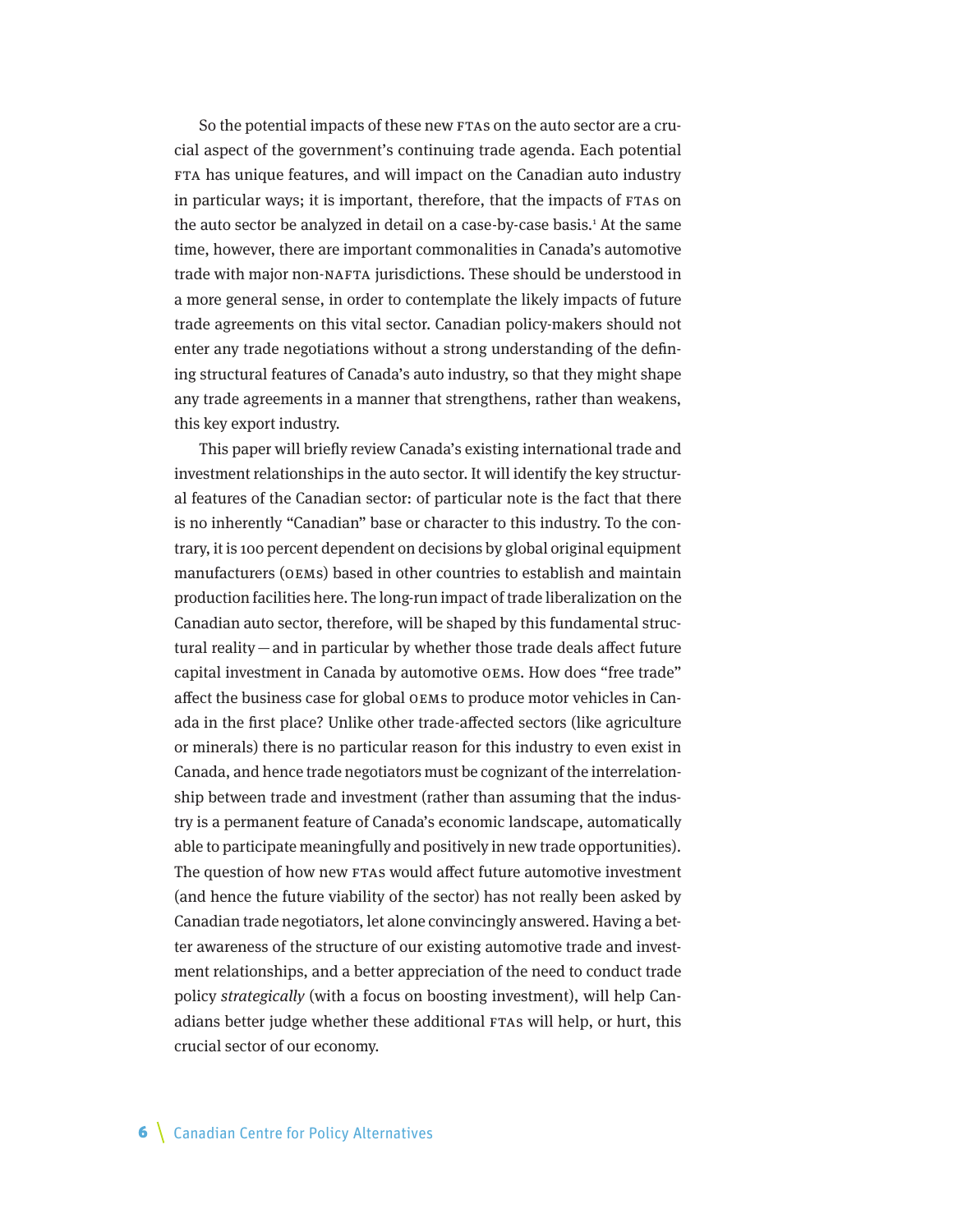### <span id="page-6-0"></span>**Canada's Current Automotive Sector**

Detailed profiles of Canada's automotive manufacturing industry have recently been published by other sources.<sup>2</sup> The main features of the industry can be summarized as follows:

- Assembly of light motor vehicles for the mass consumer market is undertaken in Canada by five foreign-based global OEMs (General Motors, Ford, Fiat/Chrysler, Toyota, and Honda), operating a total of 9 different plants.
- All of those assembly operations in Canada are wholly-owned subsidiaries of foreign-based OEMs. This is an obvious and dominant structural feature of this industry, but one that curiously is not much discussed in free trade negotiations.
- An extensive automotive parts and supply industry manufactures inputs for vehicles assembled in Canada and elsewhere. This parts industry includes some important Canadian-owned firms, and many foreign-owned subsidiaries as well. The location of parts plants is increasingly concentrated near to the assembly plants which they serve (as a result of modern "just-in-time" logistics strategies); this structural feature also shapes the impact of trade policy on investment and employment in this part of the industry. The presence of assembly plants in Canada is a key factor in the continuing viability of the parts industry here.
- About 85 percent of vehicles assembled in Canada are exported (almost all to the U.S.), and about two-thirds of auto parts manufactured in Canada are also exported (again mostly, but not as exclusively, to the U.S.).
- By the same token, over 80 percent of vehicles purchased in Canada are also imported, but from a broader range of originating countries. The U.S. is the largest import source, but major flows of finished vehicles also arrive in the Canadian market from Mexico, Japan, Europe, and Korea (in order of importance). China has also begun exporting finished vehicles to Canada, and other emerging market suppliers (such as Thailand) may begin doing so in coming years.
- The automotive manufacturing industry employs about 100,000 workers (about one-third in assembly, and two-thirds in parts). Average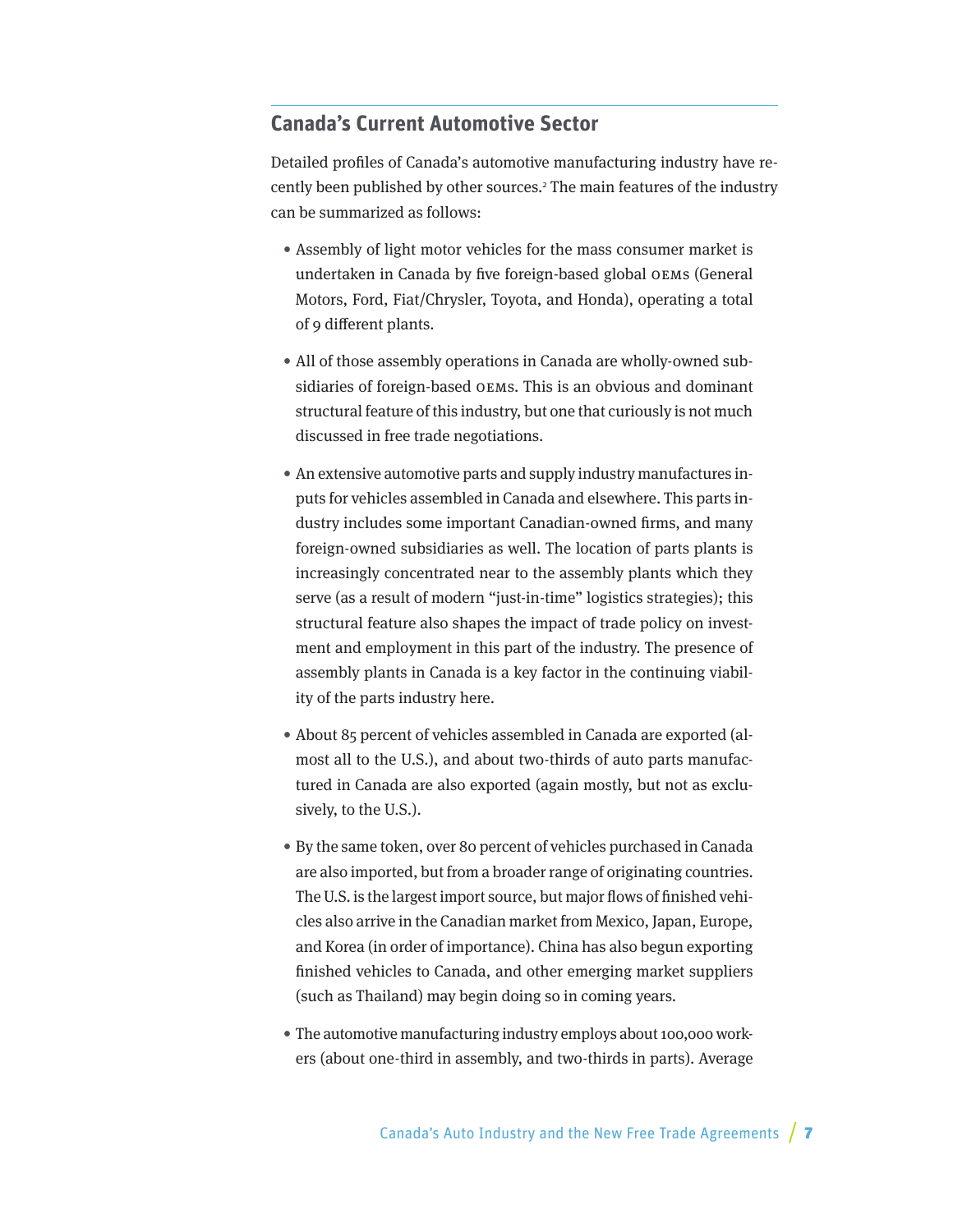productivity levels in the sector are very high, and hence auto workers earn wages significantly higher than the overall average in the Canadian labour market.

• Spin-off or "multiplier" effects are uniquely strong in the auto industry, due to the highly developed supply chain, and also to downstream spending effects. Research suggests that every job in an OEM facility supports a total of ten jobs up and down the supply chain.<sup>3</sup> Fiscal revenues generated directly and indirectly from the automotive industry are also important to the Ontario and federal governments.4

The Canadian auto industry peaked in 1999, when it assembled a record of over 3 million vehicles, and ranked as the  $4<sup>th</sup>$  largest auto producer in the world. Since then the Canadian industry lost about one-third of its footprint (and shed about 50,000 jobs in assembly and parts production). That decline reflects a number of causes, including:

- The declining market share and eventual financial crisis of the three North American-based OEMs (who initially accounted for the lion's share of Canadian production).
- The impact of the over-valued Canadian dollar (now coming back to earth) on relative costs and hence investment decisions.
- The general and gradual southward migration of North American auto investment and production to Mexico since the implementation of the NAFTA.
- The consequent emergence of a very large trade deficit in automotive products (undermining net demand for Canadian-made products).

The global auto industry reflects a complex mixture of global and regional (ie. continental) production systems. A small number of global OEMs aim to serve markets around the world from complex networks of assembly and supply facilities. Economies of scale are very important; viable assembly factories must usually aim to produce 200,000 vehicles per year in order to meet global benchmarks for unit cost. Hence, assembly investments are contingent on ready and affordable access to markets big enough to absorb that much output (keeping in mind, furthermore, that any given factory can only produce a handful of different models). To reduce unit costs for engineering, development, and marketing, OEMs are standardizing their global product offerings. So even when particular vehicles are manufactured with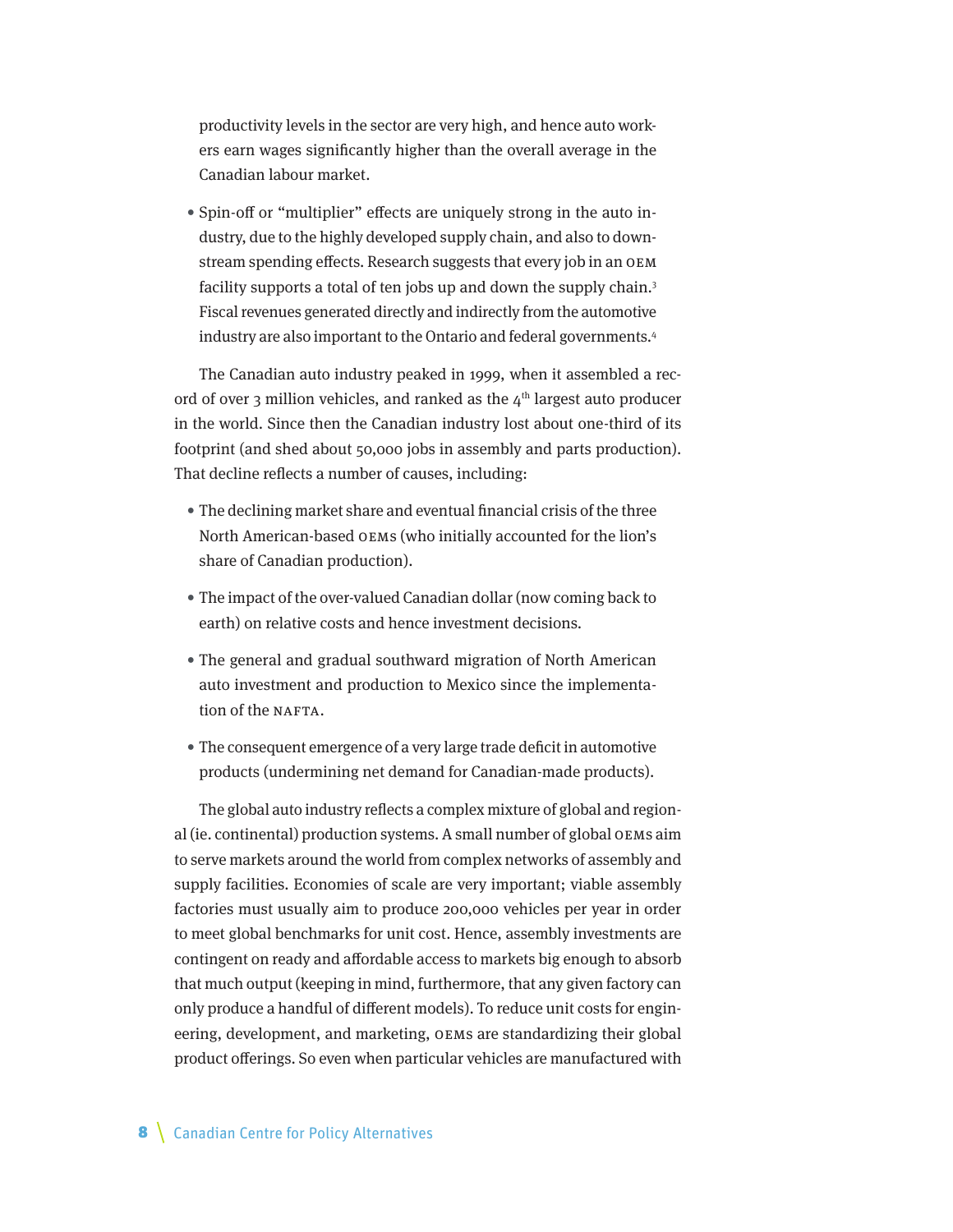custom features for particular markets (reflecting consumer tastes, regulatory requirements, or other market-specific factors), they are increasingly constructed on "global platforms": that is, using underbodies and core engineering that are standardized and hence amortized across millions of units of output.

OEMs face a choice whether to service particular markets from production facilities located within that destination region, or to import them from production facilities elsewhere. For large-scale markets (such as North America or Europe), sales volumes are sufficient to absorb large-scale output from many assembly plants, and so most production is sourced from within each continent; this has the further advantages of avoiding trans-ocean shipping costs and exchange rate risks. For smaller markets, or for global sales of more specialized or "niche" vehicles (such as high-end, less standardized luxury models), it may make more sense for OEMs to serve the entire global market from a centralized production location. Local production costs, the capability of local supply chains, and the requirement for quality<sup>5</sup> also affect location decisions (including the specific locations of new plants within large continental markets such as Europe or North America $^6$ ).

Within this complex global manufacturing system, foreign trade and foreign direct investment can be both substitutes and complements.7 An investment in a major assembly facility will automatically spark a significant increase in exports for a relatively small country like Canada; the annual output of a single assembly plant is measured in the billions of dollars, and most of that output must automatically be exported (since a small domestic market can absorb a limited amount of each particular model produced). By the same token, a relatively larger manufacturing footprint also boosts the share of domestic sales met from local production (although the capacity to substitute domestic production for imports is inherently constrained by the extensive variety of vehicles offered for sale by OEMs, only a few of which could ever be produced in a small country like Canada). Integration into the global/continental auto manufacturing system is a precondition for the existence of an auto industry in Canada, given our relatively small home market and the absence of any home-grown OEMs. So there is no question about the auto industry being able to exist in an autarkic manner (regardless of the jargon of free trade boosters who derisively dismiss any criticisms of proposed FTAs as "protectionist"). However, integration into that global industry can take different forms, be accomplished and managed using different policy tools, and result in greater or lesser net benefits for Canada.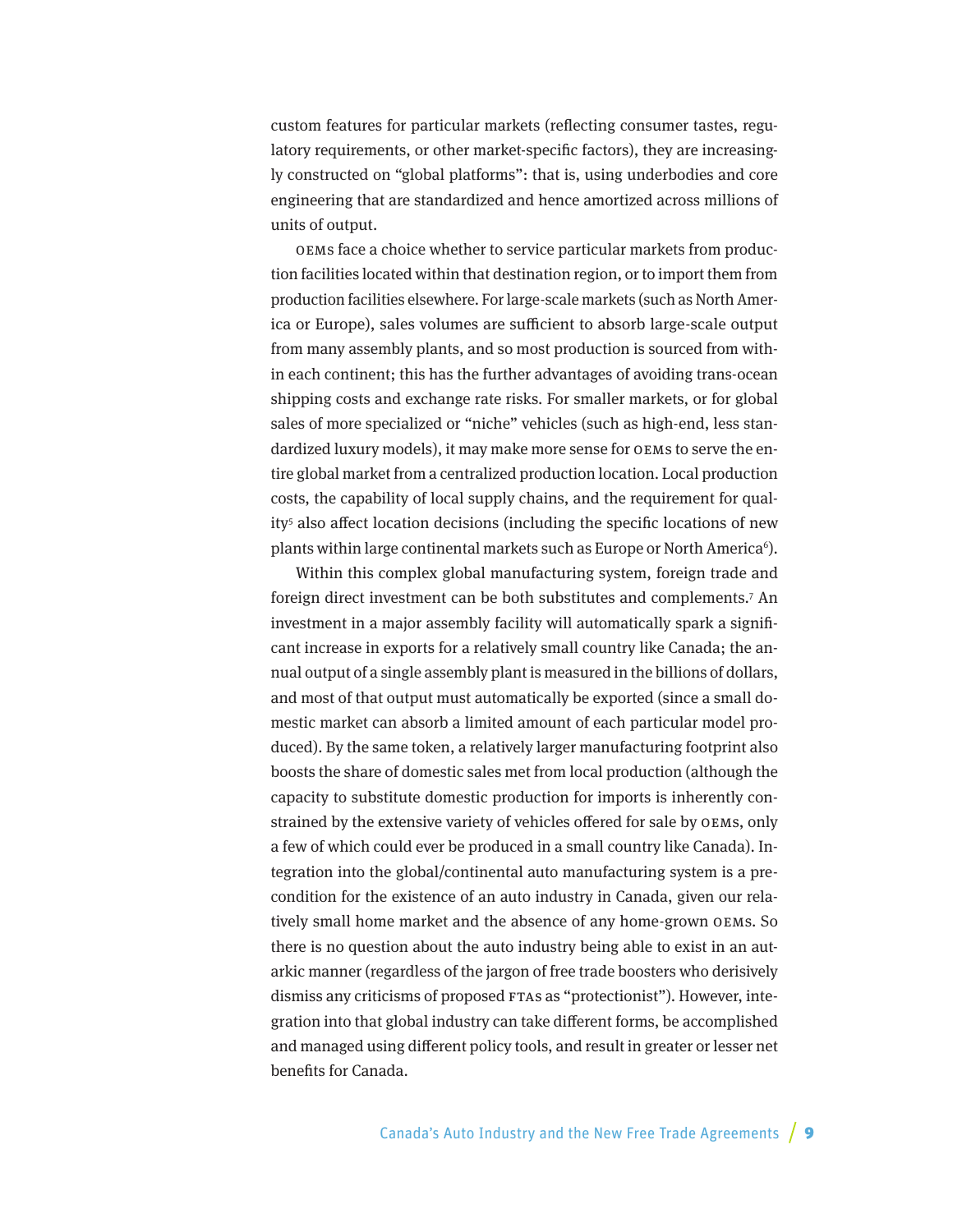## <span id="page-9-0"></span>**Strategic Trade Policy and Auto Investment**

Canada's complete reliance on incoming FDI for vehicle assembly (and, directly and indirectly, for parts production, too<sup>8</sup>) should tailor our trade policy in obvious and important ways. Trade policy can be used to enhance the incentive for OEMs to maintain and expand their operations in Canada, in which case the impact on the Canadian sector will be positive; there are several examples in the history of the Canadian industry where trade policy has been used effectively in this way. As put by the Canadian Automotive Partnership Council, "smart and strategic trade policy has always been a feature in the development and growth of the industry in Canada."9 On the other hand, trade policy might reduce the incentive for investments in Canada (for example, by making it more attractive for firms to import instead of producing here, with no offsetting stimulus to exports), in which case the effect would be negative.

The basic structure of this industry requires, therefore, that a strategic approach to trade policy be taken: trade policy should be used not as an end in itself, but as a means to an end (namely, leveraging more incoming FDI in the auto sector<sup>10</sup>). This is distinct from the view that trade liberalization (even unilateral trade liberalization, in the eyes of some adherents) is a welfare-enhancing goal in its own right. Many other countries practice trade policy in a similarly strategic way, especially with respect to identified strategic sectors such as automotive, aerospace, and high-technology. Most auto-manufacturing jurisdictions have traditionally relied on a range of strategic trade policy tools to enhance the viability and success of domestic auto producers. These efforts invoke many different policy levers, ranging from explicit use of targeted tariffs and trade interventions (common in places like Brazil, Russia, China, and the U.S.), to non-tariff barriers and structural bars to imports (Japan and Korea), to public equity ownership, technology supports, and export subsidies (Europe).<sup>11</sup>

One example of the successful use of strategic trade policy to further domestic investment in the auto industry was the Canada-U.S. Auto Pact. This trade agreement was signed in 1965. Until it was overruled by the World Trade Organization in 1999 (and abolished by the Canadian government in 2001), it played a powerful role in boosting investment and production in Canada. And its legacy is still clearly visible in the structure of Canada's industry today. The Auto Pact removed bilateral tariffs on finished vehicles and parts for participating firms, and allowed Canadian plants to be oriented toward the shared Canada-U.S. market—and hence to operate at com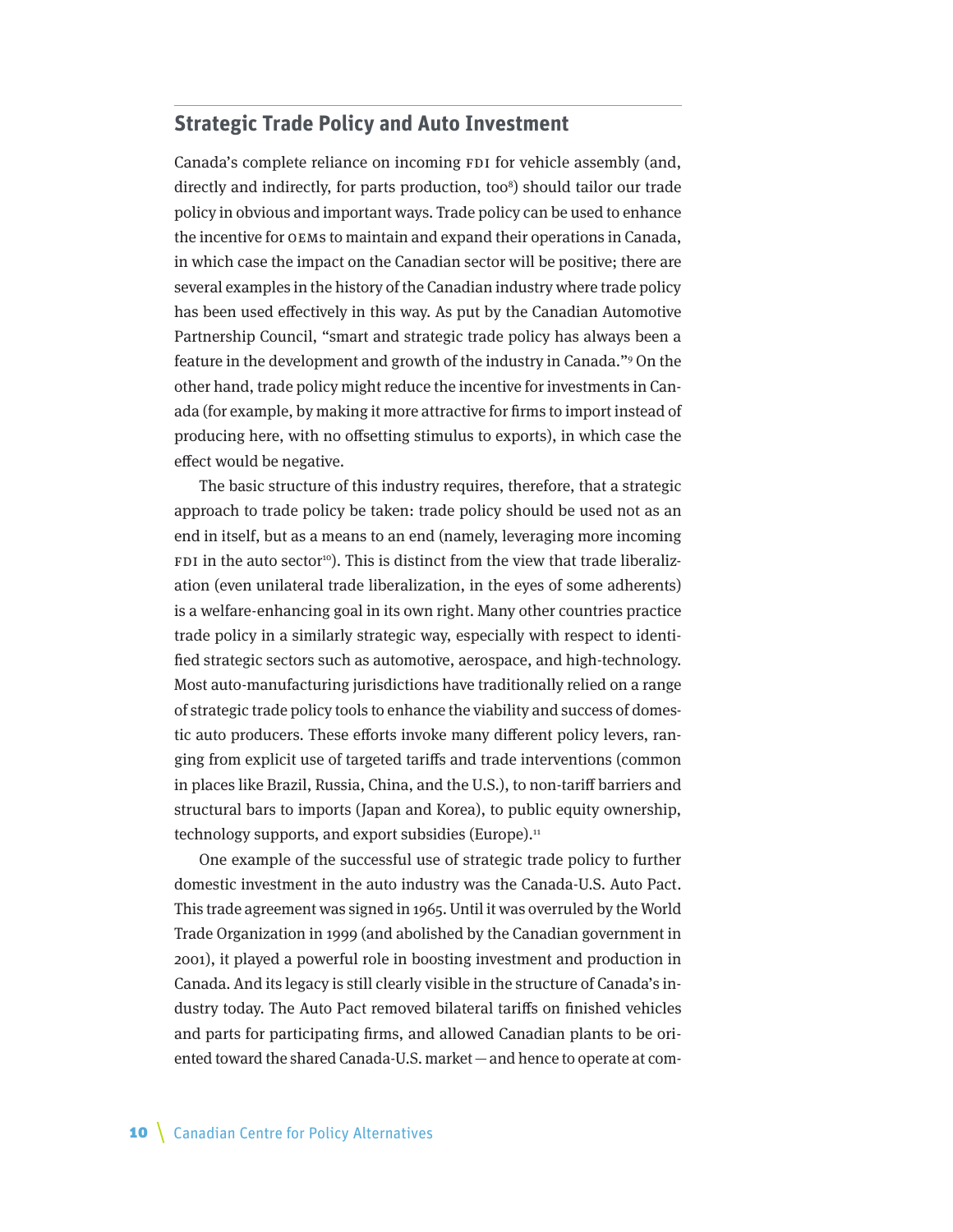petitive scale. But it also required participating OEMs to maintain manufacturing activity in Canada that was broadly proportional to their respective sales in Canada. The deal motivated a critical inflow of direct investment to increase Canadian manufacturing activity by all the participating firms.<sup>12</sup> In that context, Canada's industry evolved from an underdeveloped branch plant structure (marked by poor productivity and chronic trade deficits) to a continentally competitive and diversified industry generating steady trade surpluses. The requirement to meet or exceed Canadian-content thresholds (and the risk of penalties if those targets were not met) inspired participating firms to shoot well above the minimum targets specified in the deal.<sup>13</sup> Then, by the 1990s, Canada's industry began to demonstrate additional appealing features, including labour cost savings (reflecting an undervalued currency and the benefits of public health care provision $14$ ), and very strong productivity and quality results. That encouraged OEMs, initially brought to Canada by the Auto Pact, to go far beyond the initial proportional content requirements of that deal. Even then, however, the provisions of the Auto Pact were important in securing the long-run presence of OEMs and maintaining a minimum efficient manufacturing footprint here.

Other strategic trade policy interventions (such as duty remission and exemptions on targeted auto parts) were also later used to encourage three Japanese assemblers to establish assembly facilities here in the late 1980s (including Toyota, Honda, and Suzuki<sup>15</sup>). The link between trade and investment has been evident in other, more recent auto policy initiatives (including the offering of focused investment incentives tied to export-oriented capital spending and model allocations, and the linkage in the 2009 governmentsupported restructuring of General Motors and Chrysler between financial support and continued investments in Canada<sup>16</sup>). Other potential examples of trade policy initiatives aimed explicitly at attracting investment include duty draw-back schemes (whereby a vehicle importer would receive credit against their import duties for vehicles which they simultaneously export), subsidies for export-oriented facilities or infrastructure, or the use of safeguard or countervail trade remedies to limit import flows and encourage more domestic manufacturing (the U.S. has used these measures repeatedly).

In some cases, a comprehensive FTA could itself constitute a strategic trade policy, if it deliberately and concretely enhanced the business case for export-oriented investments in domestic production facilities (and those effects were stronger than offsetting negative effects of liberalized imports on domestic sales, production, and investment). But there is no automatic link between trade liberalization and investment, and hence not every FTA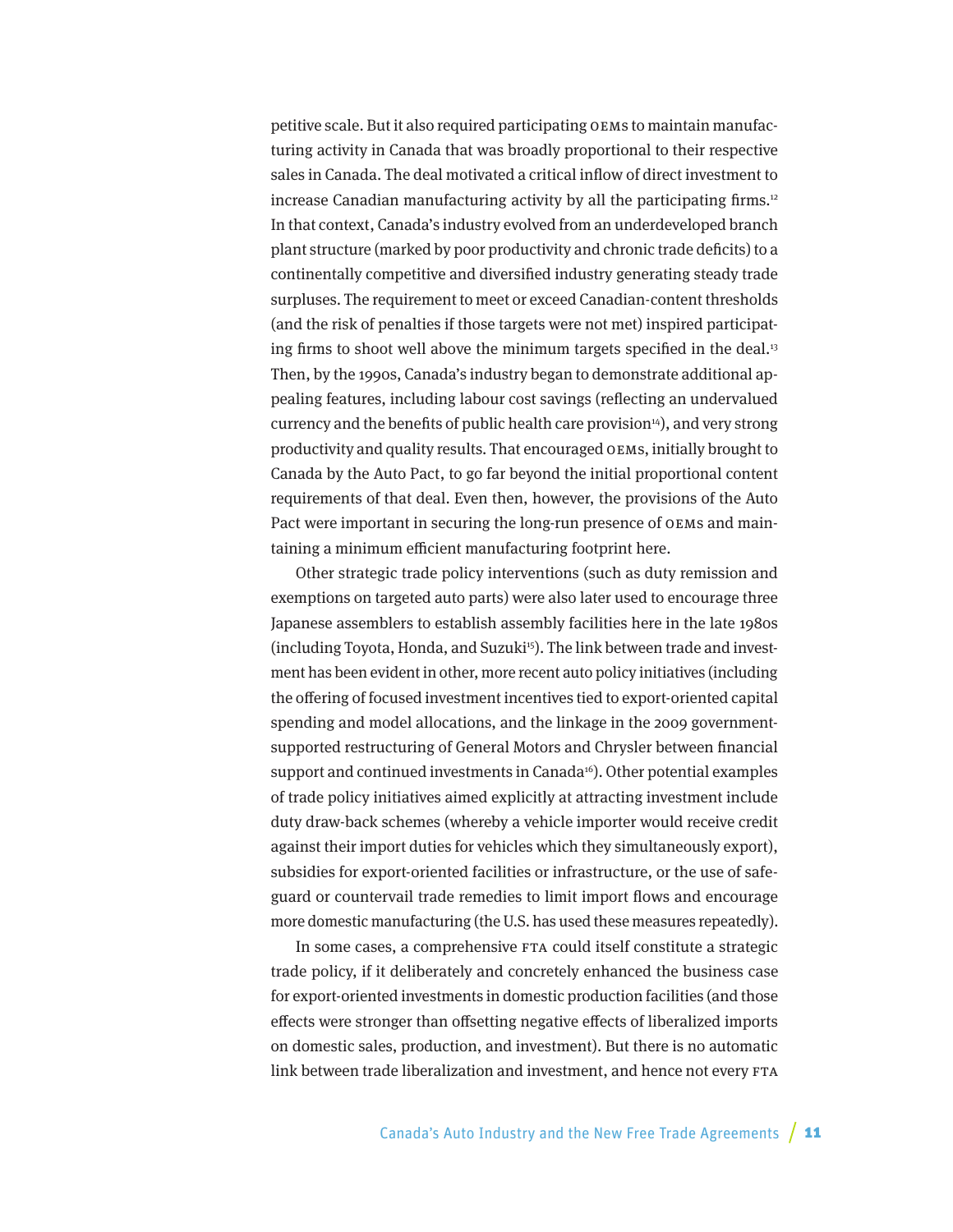<span id="page-11-0"></span>will have this positive effect; rather, the goal of boosting domestic investment must be pursued deliberately and strategically. For example, Mexico's web of FTAs with various jurisdictions in North America, Europe, and South America has incrementally enhanced the case for OEM investment in Mexican production facilities, which since NAFTA have been oriented overwhelmingly toward export (rather than domestic) markets. (Of course, Mexico's trade policy builds on top of other domestic features very attractive to incoming FDI, including very low labour costs and government investment subsidies.)

In every case, the key test is whether trade policy enhances the case for investment by global OEMs in domestic production facilities. That is a very different criterion than typically invoked (by free trade adherents, anyway) to judge the ultimate efficacy of a trade deal: for them, liberalizing trade on comparative advantage grounds is an automatic and efficiency-promoting goal in its own right. In traditional free trade theory, there are no "strategic sectors," a country's exports are determined automatically and efficiently according to principles of comparative advantage, and it is counter-productive for governments to try to influence the direction or location of investment decisions through pro-active policy interventions. The more trade policy is driven by this assumed faith in the automatic and mutual virtues of trade liberalization, and less by a concrete case-by-case analysis of whether trade policy is strengthening or weakening investment and production in key industries, the greater is the risk that trade will undermine domestic performance in those strategic sectors rather than strengthen it.

## **Canada's Current Automotive Trade Patterns**

On the strength of growing investment in Canadian production facilities in the wake of the Auto Pact, Canada became a major net exporter of automotive products to the rest of the world. This enviable position in a strategic, highvalue industry contributed importantly to Canada's strong overall trade performance, balance of payments, and national income for several decades. The net automotive trade surplus peaked in 1999, at over \$14 billion.<sup>17</sup> It's been downhill ever since, however, for Canada's international automotive trade, as summarized in Table 1. Exports have declined (by a combined 31 percent between 1999 and 2013), imports have grown (by 7 percent), and the large trade surplus has melted away into an even bigger auto trade deficit—which reached a record \$18 billion in 2013.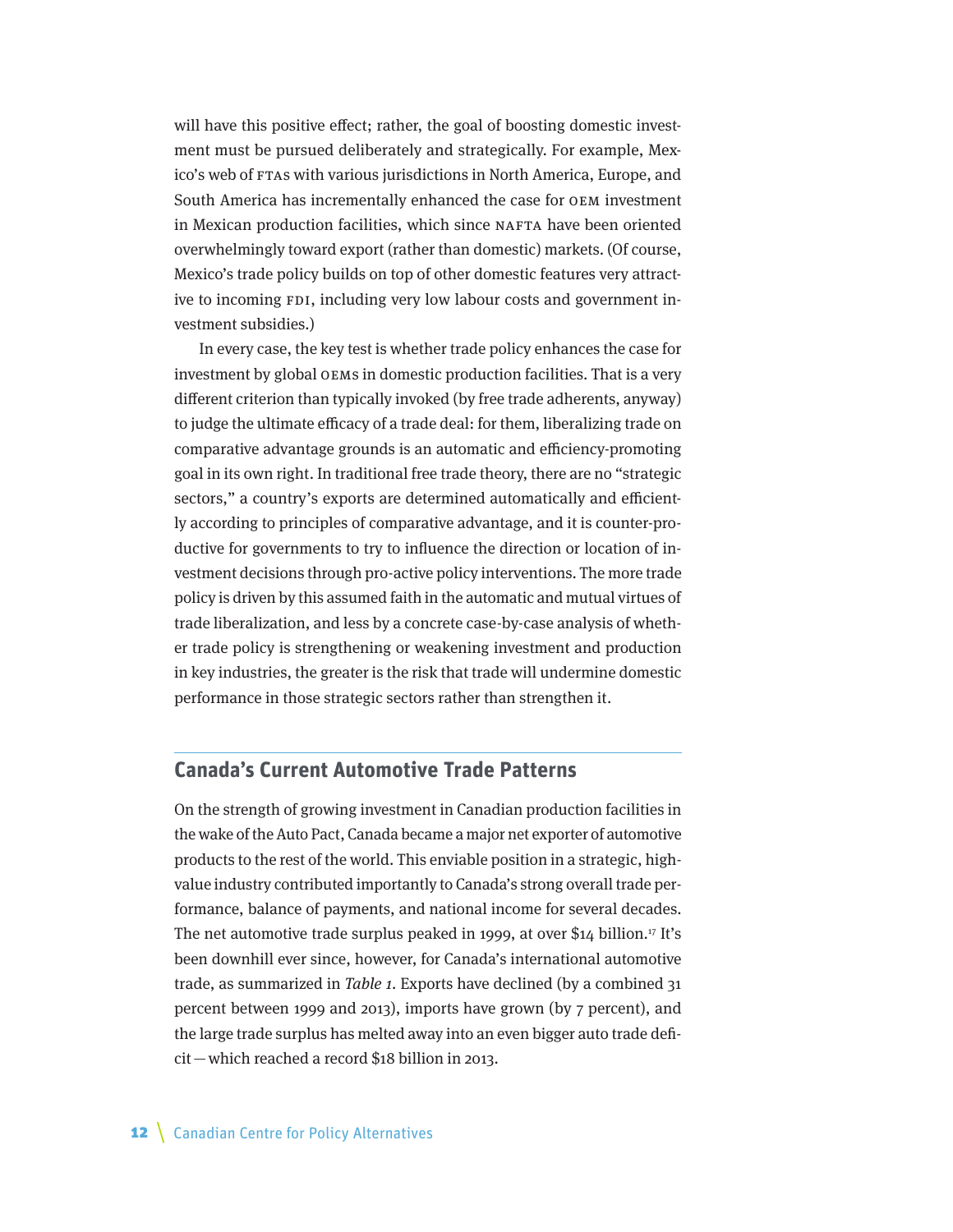|              | <b>Exports</b> |                         |        | <b>Imports</b> |                         |        | <b>Trade Balance</b> |                            |                                           |
|--------------|----------------|-------------------------|--------|----------------|-------------------------|--------|----------------------|----------------------------|-------------------------------------------|
|              | Level          | <b>Change From 1999</b> |        | Level          | <b>Change From 1999</b> |        | Level                | Change<br><b>From 1999</b> | <b>Ratio of</b><br>Imports to<br>Exports, |
|              | 2013, 5        | \$                      | %      | 2013, 3        | \$                      | %      | 2013, 5              | \$                         | 2013                                      |
| U.S.         | \$59.01        | $-$ \$27.98             | $-32%$ | \$52.45        | $-$ \$9.24              | $-15%$ | \$6.56               | $-$18.74$                  | 0.9                                       |
| Mexico       | \$0.78         | \$0.39                  | 100%   | \$9.46         | \$5.63                  | 147%   | $-$ \$8.68           | $-$ \$5.24                 | 12.2                                      |
| Japan        | \$0.03         | $-50.14$                | $-84%$ | \$5.57         | \$0.61                  | 12%    | $-$5.55$             | $-$0.75$                   | 212.8                                     |
| EU           | \$0.26         | $-$0.22$                | $-45%$ | \$5.61         | \$3.16                  | 128%   | $-$5.35$             | $-$ \$3.37                 | 21.5                                      |
| Korea        | \$0.015        | $-$0.07$                | $-82%$ | \$2.81         | \$2.29                  | 447%   | $-$2.79$             | $-$2.36$                   | 181.6                                     |
| China        | \$0.18         | \$0.09                  | 93%    | \$2.06         | \$1.84                  | 816%   | $-$1.89$             | $-$1.75$                   | 11.6                                      |
| Other        | \$0.68         | \$0.32                  | 86%    | \$1.41         | \$0.82                  | 140%   | $-50.73$             | $-50.51$                   | 2.1                                       |
| <b>Total</b> | \$60.95        | $-527.62$               | $-31%$ | \$79.34        | \$5.11                  | 7%     | $-518.42$            | $-532.73$                  | 1.3                                       |

#### **Table 1** Canada's Automotive Trade, 1999–2013, \$ Billions

**Source** Industry Canada Strategis database. Includes NAICS sectors 3361, 3362, and 3363.

Figure 1 illustrates the contrasting trends in aggregate automotive exports and imports over the last two decades. Keep in mind that Canada's imports of auto parts tend to rise and fall with our exports of finished vehicles, for the obvious reason that imported parts are installed in new vehicles—most of which are then exported. So there is some natural cyclical covariation in the two series portrayed in Figure 1. Nevertheless, the longer-run deterioration of Canada's relative export position is clearly visible. The export line crossed below the import line in 2006 (when Canada recorded its first automotive trade deficit in decades). Ever since then Canada has consumed more automotive value-added than it has produced, and the resulting trade deficit has grown steadily.<sup>18</sup> That net trade deficit has been an important factor behind the decline of Canadian auto manufacturing output and employment over the same period. This painful reality should be front of mind for Canada's trade negotiators. Trade policy should not be motivated by a naïve faith that liberalization will automatically lift all boats. Rather, trade negotiators should be focused on using trade policy deliberately to enhance domestic investments. To cite the Canadian Automotive Partnership Council again, "New trade agreements should not put Canada's existing automotive production footprint at risk and should focus on markets that provide meaningful opportunities to grow exports of Canadianproduced vehicles on a sustained basis."19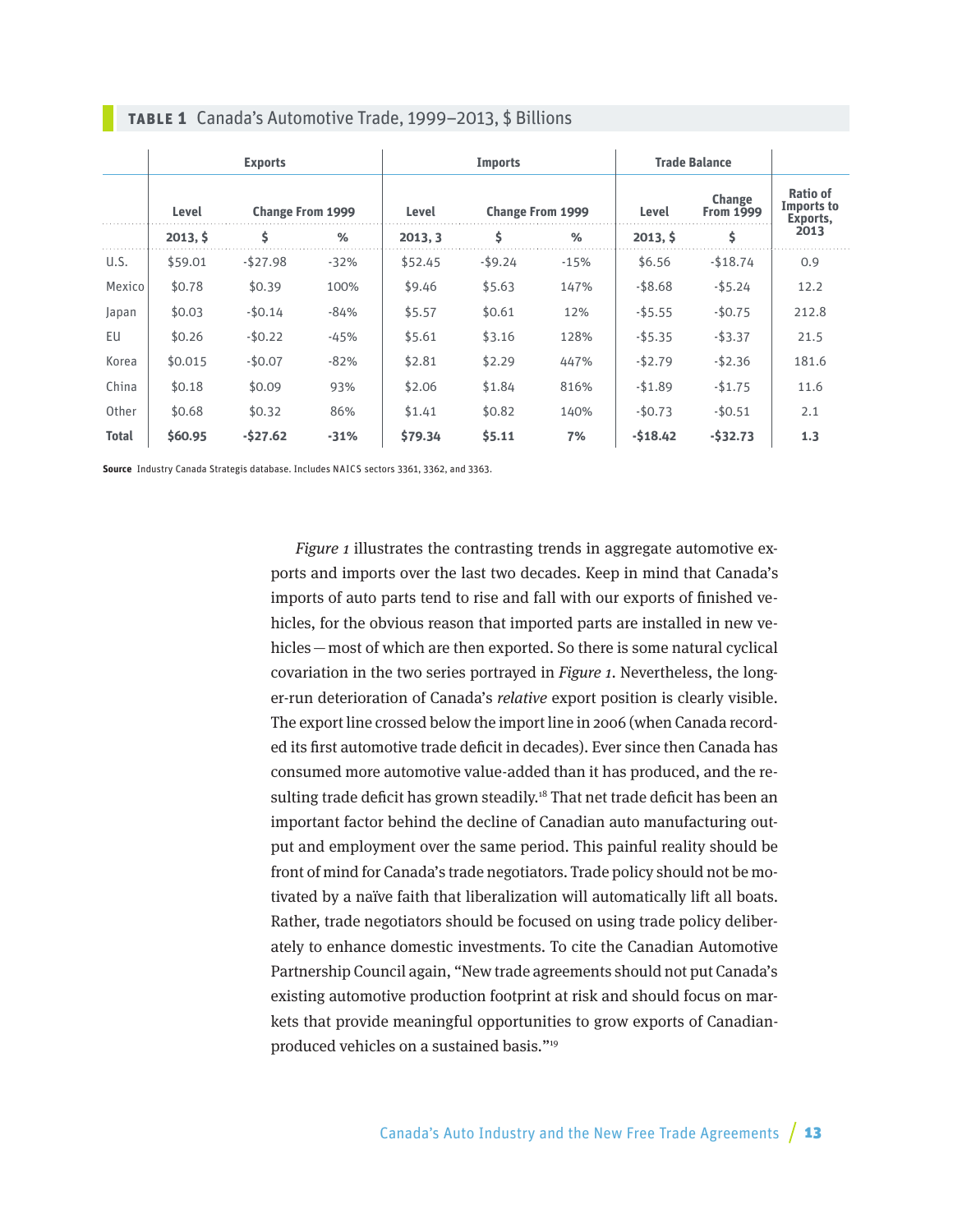

**Source** Industry Canada, Strategis database. Includes NAICS sectors 3361, 3362, and 3363.

Aggregate automotive trade statistics mask great structural distinctions between the different countries with which Canada trades. To better understand these distinctions, Table 1 disaggregates overall automotive import and export flows into the major bilateral relationships. These bilateral relationships are listed in order of relative importance in total bilateral auto trade.

Thanks to the legacy of the Auto Pact, Canada's auto industry still enjoys an important, mutually beneficial, and reasonably stable role within the continental North American auto marketplace. Canada's large two-way automotive trade flow with the U.S. dominates this continental role. We are a net exporter of finished vehicles to the U.S., and a net importer of auto parts. The overall balance is slightly in Canada's favour, but that surplus is small relative to the very large two-way flow. As summarized in Table 1, Canada imports about 90 cents of automotive product from the U.S. for every dollar we export.<sup>20</sup> Our exports to the U.S. have declined since the Canadian industry peaked in 1999 (reflecting mostly the erosion of market share in the U.S. market for some of the firms assembling vehicles in Canada). But so did our imports (since much of the import flow from the U.S. consists of parts which are assembled into vehicles in Canadian plants, and hence the two flows automatically move in tandem). It is fair to say that the Canada-U.S.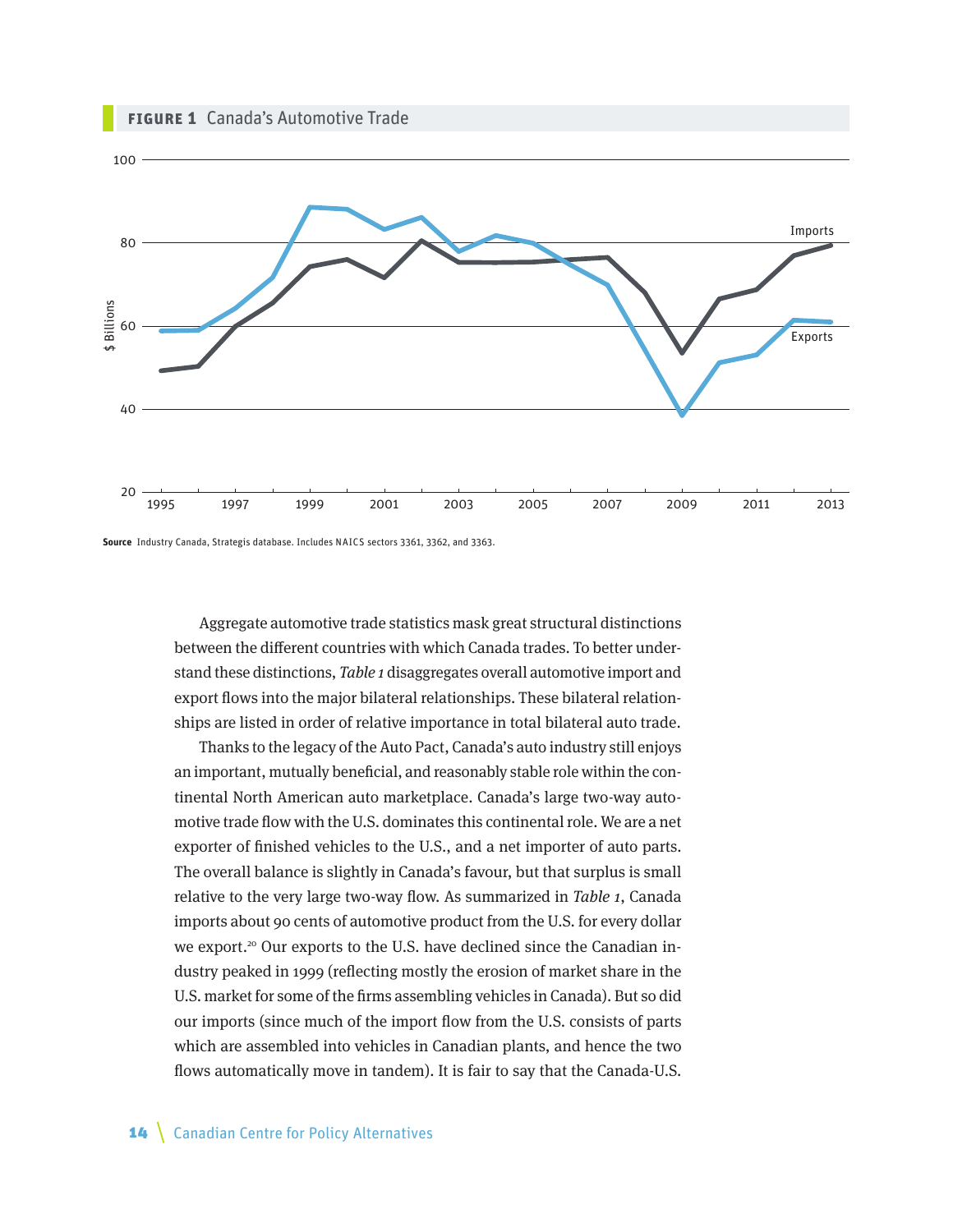auto trade relationship is substantial, mutual, beneficial, and largely balanced—in other words, exactly what "trade" is supposed to be.

The inclusion of Mexico within the NAFTA in 1994, however, has unleashed a long-run shift in the location of automotive production within North America that is increasingly damaging to Canada's role within the continental system. Both North American and offshore-based OEMs have expanded their operations in Mexico greatly since the NAFTA, to take advantage of very low labour costs, a developing supply chain, improving quality and productivity, and government investment incentives. At the same time, auto production shrank in Canada and the U.S. This trend accelerated with the global financial crisis of 2008 and 2009, when Mexico passed Canada to become the second-largest auto producer on the continent. Today Mexico is the source of Canada's largest single bilateral auto trade deficit, a shortfall which totaled almost \$9 billion in 2013. The Mexican market absorbs only small flows of Canadian-made vehicles and parts, but Mexican exports (especially of finished vehicles) back to Canada have grown dramatically. The resulting imbalance between our imports from Mexico and our exports to Mexico is 12-to-1. The full integration of Mexico into the continental auto manufacturing system (facilitated importantly by NAFTA) has had an unequivocally negative effect on the Canadian auto industry (and Canadian manufacturing in general). This should give pause to trade policy-makers who seem to believe that free trade agreements automatically benefit all participants. If an FTA does not enhance the case for investment in Canadian automotive facilities (and Mexico's inclusion into the NAFTA had a strongly opposite effect), then it can clearly and substantially damage Canada's auto sector.

With all other auto-producing jurisdictions in the world, Canada's automotive trade relationships are even more lopsided—and increasingly so. Canada serves as an important market for finished vehicle exports for all three of the major offshore automotive jurisdictions with whom the federal government is currently negotiating FTAs (Japan, Europe, and Korea). Smaller volumes of auto parts are also imported from those countries. Automotive exports flowing back in the other direction are very small (infinitesimal in the case of Japan and Korea), and concentrated in auto parts (rather than finished vehicles). In fact, very few finished vehicles are exported from Canada to any of these three jurisdictions. Canada's total automotive exports to the EU, Japan, and Korea totalled less than one-half billion dollars in 2013, a fraction of one percent of Canada's total automotive output. Moreover, our exports to each of those destinations have declined dramatically since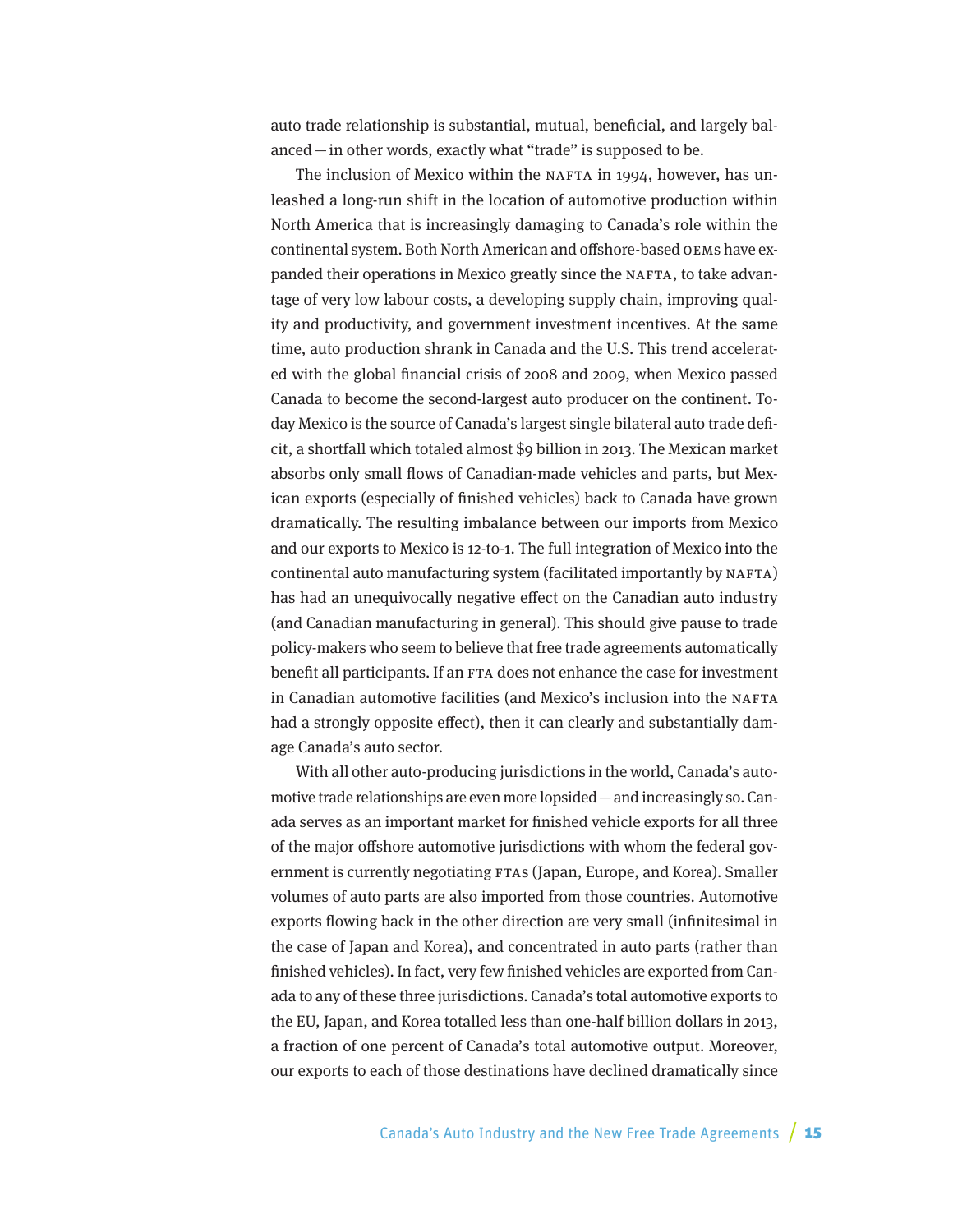1999: by over 80% for Japan and Korea, and by almost half in the case of the EU. The general expansion of world trade in recent years has not led to greater Canadian exports to any of those jurisdictions—another warning to those who believe that liberalizing trade automatically "lifts all boats." Our falling exports reflect the structurally closed nature of those markets (especially Japan and Korea), the decline in purchasing power there (reflecting a long economic depression in Japan, a shorter crisis in Korea, and the current problems in Europe), and a general lack of interest on the part of OEMs in serving those markets from Canadian plants in the first place. (Remember: there is no inherently "Canadian" character to our automotive industry; whatever models are assigned to Canadian plants, and the destination for their final sale, are determined fully by the profit-maximizing decisions of the global OEMs who manufacture here.) In 2013, the resulting bilateral automotive trade deficits totaled over \$5 billion each for Japan and the EU, and close to \$3 billion for Korea. The ratio of automotive imports to exports was astronomical for Japan and Korea (around 200-to-1, reflecting the nearzero level of Canadian exports). The imbalance was somewhat smaller, but still precarious, in the case of the EU (20-to-1). These highly unbalanced trade relationships have clearly contributed to the decline in Canada's automotive industry since the turn of the century.

Why are the flows of exports from Canada to Europe and Asia so small—creating effectively one-way trade relationships with each jurisdiction? This outcome should not actually be surprising, given the structural features of Canada's auto industry outlined above. Canadian assembly plants are established by OEMs who optimize their global operations in the context of economic, geographical, and policy constraints. Canada's assembly plants (and the vehicles assigned to them) have traditionally been oriented completely to the North American market; again, this reflects OEM decisions and planning, not any "inherent" features of the Canadian industry. Consumer tastes, regulatory factors, and shipping costs make it unlikely that Canadian-made vehicles would suddenly begin to be exported offshore in any significant numbers, without some major change in corporate strategy. After all, every one of the OEMs producing in Canada also operates major production facilities in Europe and Asia; those are the natural places from which they would manufacture vehicles for those markets.

In contrast, the large and growing flow of vehicles coming into Canada from offshore reflects the willingness and ability of European and Asian OEMs to continue supplying a sizeable portion of their North American sales from home plants—despite the barrier of shipping costs and Canada's existing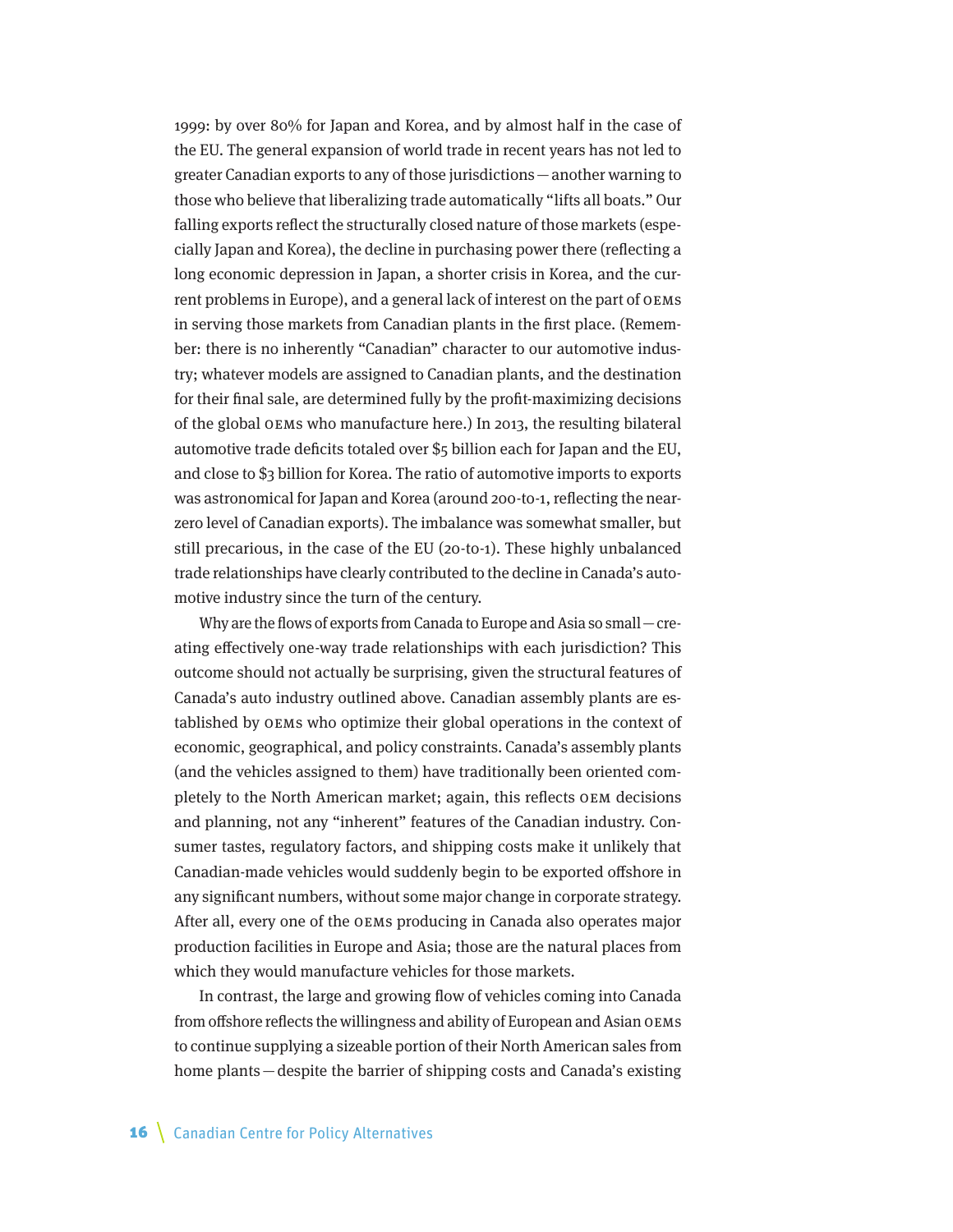6.1 percent tariff on vehicle imports. In the European case, these cross-Atlantic imports consist mostly of high-end and specialized luxury vehicles, produced in smaller runs, for which shipping costs constitute a smaller share of total selling price. These vehicles, popular with wealthier consumers everywhere, can be profitably produced in Europe and shipped around the world.<sup>21</sup> Japanese and Korean OEMs are willing to ship smaller and less expensive vehicles across the Pacific to meet a share of their market demand within North America. The role of trade policy in influencing European and Asian OEMs to continue producing a significant share of their North America-destined vehicles from their "home" plants is also important. European and Asian OEMs have been encouraged to maintain strong production footprints in their home countries, even for export-destined output, by a range of economic and policy levers (including export promotion, non-tariff limits on imports, currency depreciation, government equity shares, and political suasion). To be sure, most European and Asian OEMs have established and are expanding assembly operations in North America to help serve their growing market here. But in recent years, those plants have been almost exclusively established in lower-cost producing regions of the continent: namely, in Mexico and the southern U.S. (where restrictions on union activity have suppressed wages). Without a major change in Canadian policy, there is no reason to expect any of those firms to locate future investment here. Structurally, therefore, with the exception of Toyota and Honda, there is virtually no link between the Canadian sales of offshore-based OEMs and Canadian manufacturing activity. The growth in offshore imports which will predictably accompany any of these FTAs will have no positive impact on Canadian economic activity, and only a negative impact (driven by the extent to which growing imports from offshore translate into reduced production, and ultimately reduced investment, at Canadian facilities).

There is thus a fundamental and structural asymmetry shaping Canada's trade in finished vehicles with all non-NAFTA jurisdictions. The growing market share of offshore OEMs within North America attracts substantial and growing flows of offshore vehicle imports into Canada. Growing North American sales are only partly offset by the growth of production at their North American "transplant" operations (and at any rate, with the exception of Toyota and Honda, none of those offshore OEMs have established production footprints in Canada). Meanwhile, OEMs which do manufacture in Canada have shown relatively little interest in exporting vehicles outside of North America. So far it has not been worth the effort (tweaking vehicle design and features for offshore customers, meeting offshore regulatory re-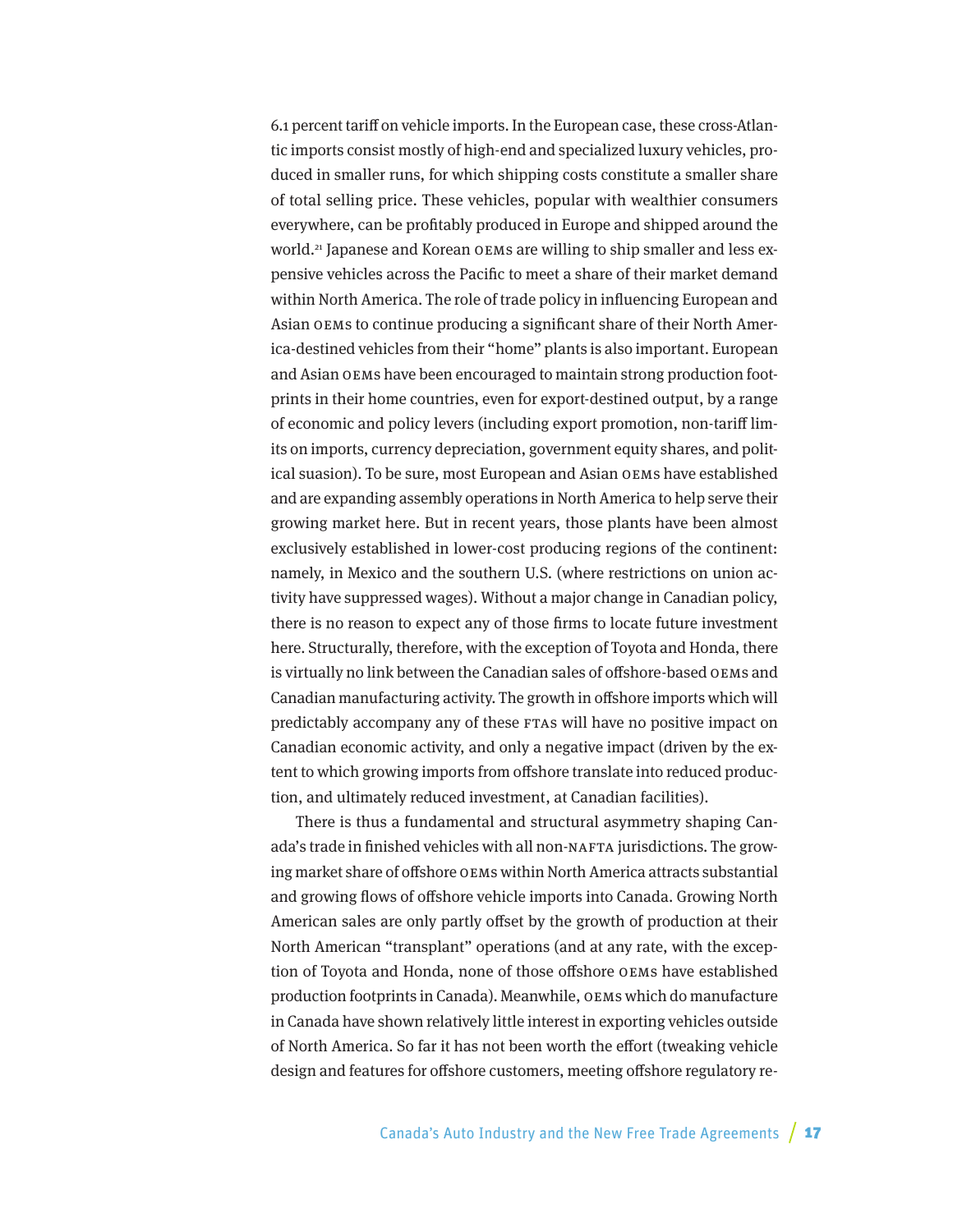

**Source** Industry Canada, Strategis database. Includes NAICS sectors 3361, 3362, and 3363.

quirements, investing in the transportation infrastructure required to ship vehicles offshore, and investing in marketing and distribution efforts in those offshore markets) required to build offshore exports—especially since those same OEMs can more easily meet offshore demand from their own facilities located right in those offshore markets.<sup>22</sup> All of this explains the secular increase in offshore imports, the stagnation and decline of offshore exports, and Canada's resulting large trade imbalance with all non-NAFTA auto producers. As indicated in Figure 2, Canada's overall automotive trade deficit outside of NAFTA has tripled since 1995, reaching over \$16 billion in 2013. Until the turn of the century, that growing offshore imbalance was offset (and perhaps masked) by the large auto trade surpluses which Canada enjoyed within North America. But that is no longer the case; indeed, since 2009 Canada now incurs an auto trade deficit within NAFTA (since our deficit with Mexico now exceeds our surplus with the U.S.) that exacerbates, rather than offsetting, the much larger deficit incurred outside of NAFTA.

Table 1 also reports Canada's growing (and also unidirectional) automotive trade with China. Initially our auto imports from China consisted solely of low-cost auto parts; recently, however, China has begun exporting finished vehicles to Canada, and that flow will grow as the Chinese in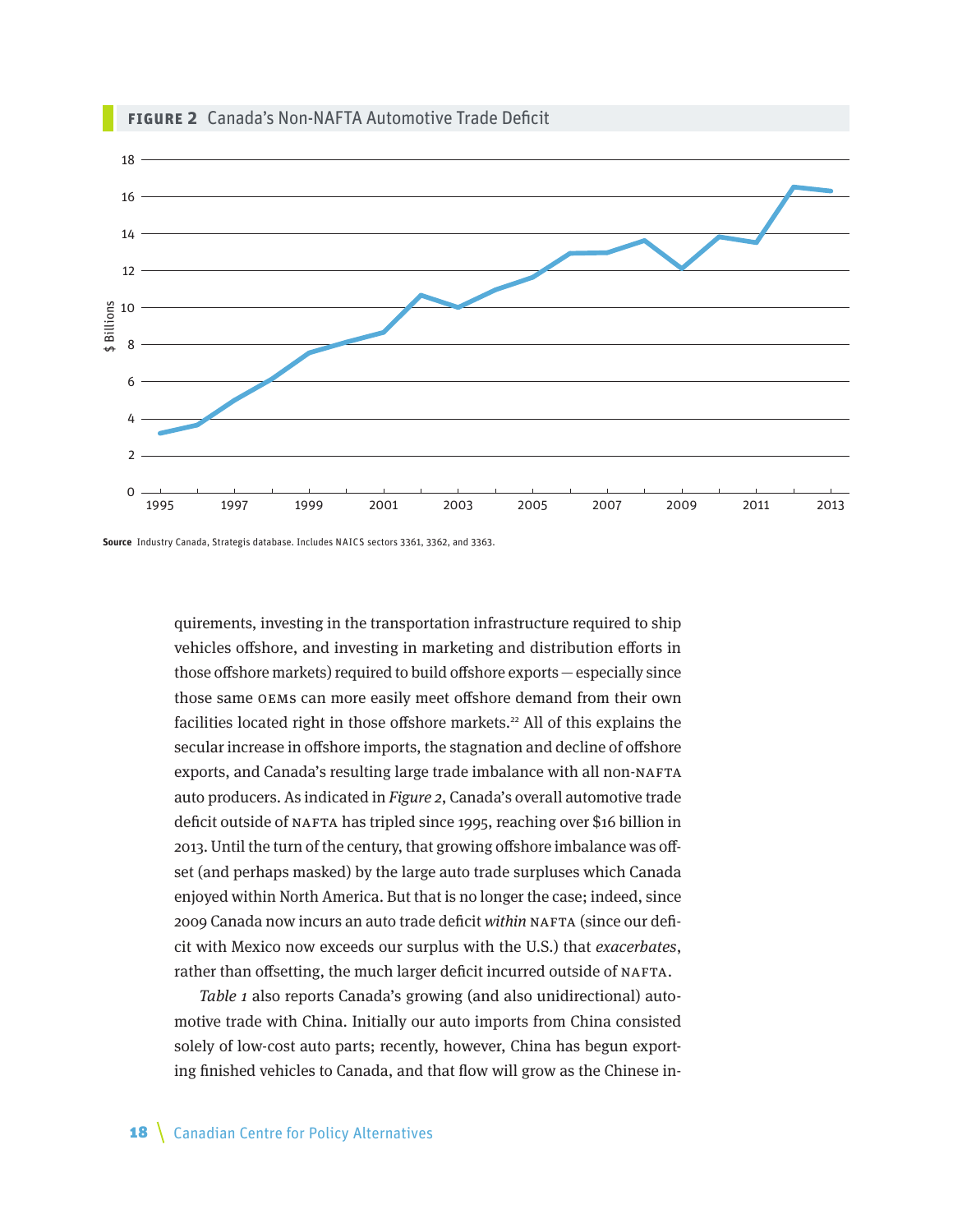dustry (consisting both of joint-venture branch plants operated by global OEMs, and fully Chinese-owned OEMs) continues to improve its productivity and quality. The bilateral auto deficit with China reached almost \$2 billion in 2013, and is becoming another weight dragging down the prospects of Canada's auto sector. As with the other offshore jurisdictions, Canada's auto exports back to China are insignificant, and are outweighed by incoming imports by a 12-to-1 ratio. Canada used to export small volumes of finished vehicles to China (including sedans and minivans), but that flow stopped as Chinese policy-makers emphasized made-in-China production commitments in their dealings with global OEMs. China is another jurisdiction which effectively practices strategic trade policy, rather than naively promoting trade liberalization for its own sake. But this lesson has been lost on Canadian trade negotiators: so far they have shown no interest in attempting to link investment commitments to trade liberalization as China has so successfully done.<sup>23</sup>

For all other countries (other than those specified in Table 1), Canada incurs yet another, more modest, automotive trade deficit—totaling less than \$1 billion in 2013. Canada does export some finished vehicles to these offshore markets (including central and eastern Europe, Russia, some countries in Asia, and South America). Those exports were worth over one-half billion dollars in 2013: not huge, but larger than our miniscule exports to the EU, Japan, and Korea combined. According to data published by Ward's Automotive, 24 Canada exported over 70,000 finished vehicles to offshore (ie. non-NAFTA) markets in 2013, or about 3 percent of total Canadian output. The Ford Edge manufactured in Oakville is the most important of these exported vehicles, accounting for about half of total offshore exports of Canadian-assembled vehicles. Almost none of the exported vehicles, however, were sold in the EU, Japan, or Korea—not surprisingly, given the dominance of home-grown vehicle production in those markets.

Could vehicle exports to offshore (ie. non-NAFTA) destinations play a more important role supporting production, employment, and investment in Canada's auto industry in the future? This would certainly help to diversify demand for Canadian products. Some concrete measures which might support greater offshore exports include support for export-oriented transportation and shipping infrastructure (right now it is complex and expensive for vehicles made in southern Ontario to reach offshore shipping ports); financial support for the development of export-oriented versions of Canadian-made vehicles (including features such as right-hand drive); more concrete and aggressive efforts by government to support OEMs in developing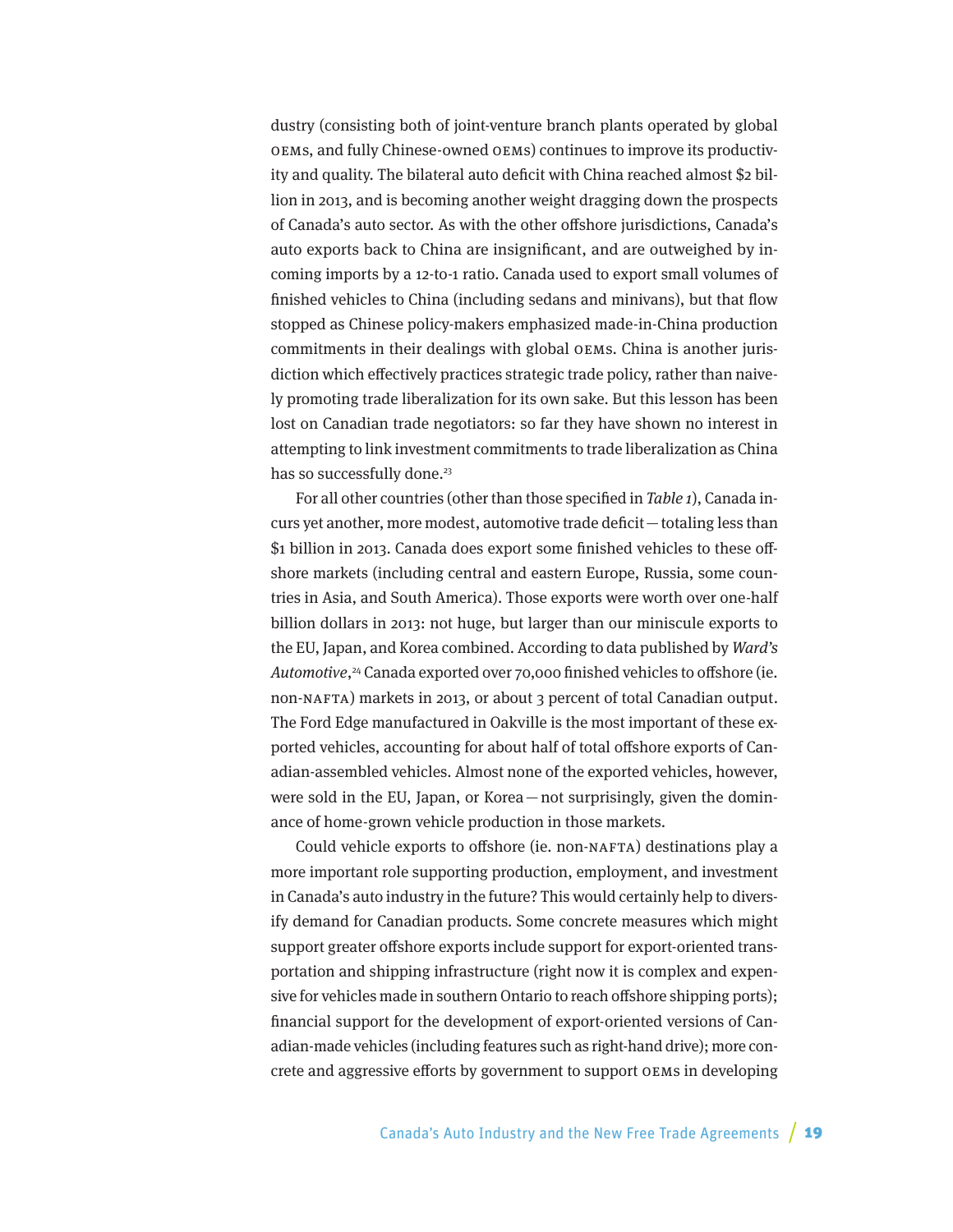<span id="page-19-0"></span>offshore marketing and distribution systems for Canadian-made vehicles; and fiscal tools such as duty remission schemes to enhance the business case for exporting offshore. The most likely destinations for these efforts would be those jurisdictions (like those falling within the "Other" category of Table 1) which are not major automotive producers themselves. If the Canadian government were serious about promoting offshore automotive exports, therefore (and this is indeed a worthy goal), those are the sorts of measures it would be pursuing—rather than mechanistically signing FTAs with existing automotive powerhouses (Europe, Japan, and Korea) which already enjoy an overwhelming dominance in bilateral auto trade relations.

#### **Corporate Interests and National Interests**

As we have seen, Canada's auto assembly sector is 100 percent owned by global OEMs which naturally have their own views and preferences regarding what is best for their shareholders. In this regard, Canadians and Canadian policy-makers must be able to develop their own analysis of what policy changes are likely to enhance production and investment in Canada's industry, regardless of whether those changes are preferred or endorsed by the OEMs. If FTAs allow global companies to service Canadian consumers more profitably from other jurisdictions (instead of producing here), then the affected companies may indeed endorse those changes.<sup>25</sup> But that endorsement hardly confirms that those FTAs would indeed strengthen Canadian auto manufacturing footprint (as distinct from enhancing the profitability of a set of global corporations).

These potentially conflicted interests are most obvious regarding the statements of Canadian automotive importers (such as the Global Automakers of Canada association, most of whose members have no manufacturing presence in Canada at all). This organization has endorsed the Canada-EU CETA, and called on the Canadian government to quickly settle trade agreements eliminating tariffs on imports from other auto-producing jurisdictions—in the interests of creating a "level playing field."26 Their interest is transparently in facilitating a larger flow of (tariff-free) vehicle imports to Canada. That may be good for GAC-member companies, but obviously not necessarily for Canadian manufacturing.

But a similar mixing of corporate self-interest with policy advocacy is apparent in the stated views of other auto industry participants, even those with production facilities here. For example, the Japan Automobile Manu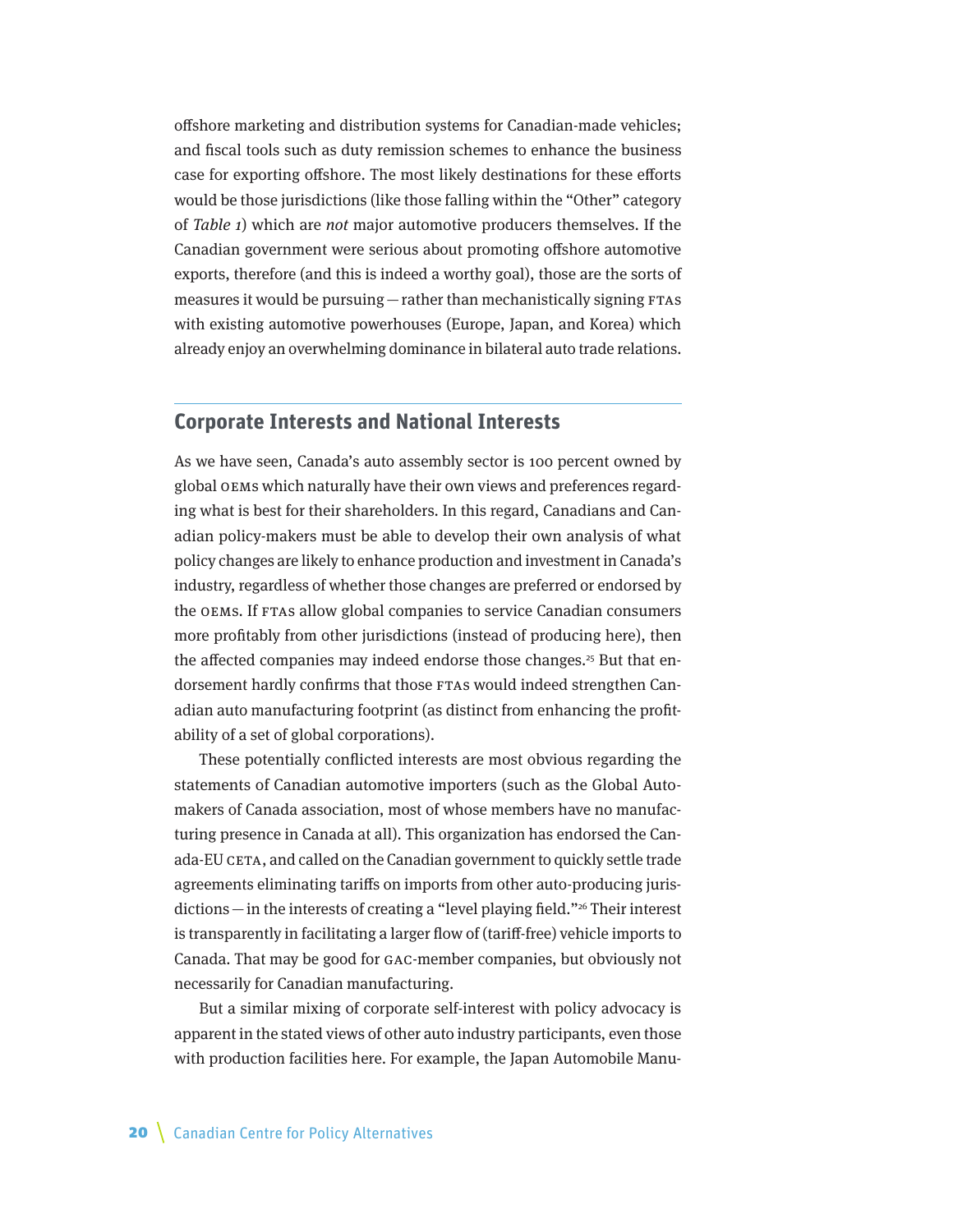facturers Association of Canada (which includes the Canadian divisions of Toyota and Honda) recently stated their support for the Canada-Korea  $FTA$  — an idea they had previously opposed (since it would undermine the competitive position of Toyota and Honda in certain vehicle segments targeted by Korean importers).<sup>27</sup> That position, however, was tied to the Canadian government's commitment to negotiate a parallel FTA with Japan, thus allowing those firms to import their own products more cheaply to Canada, as well (once again citing the principle of a "level playing field"). Similarly, the Canadian division of General Motors also gave cautious support to the Canada-Korea deal; this position at least partly reflected its status as an importer of vehicles to Canada from its wholly-owned Korean subsidiary (Daewoo). In contrast, Ford Motor Co. of Canada opposed the Korea FTA, but strongly supported the CETA with the EU. Ford, in turn, is a significant importer of finished vehicles and engines to Canada from Europe, a flow which will directly benefit from the bilateral elimination of tariffs. (At least Ford also emphasized the possibility of expanding offshore exports of Canadian-made vehicles under the European deal—a prospect which has not even been addressed by most other industry commentators.) In every case the positions taken by the Canadian subsidiaries will reflect, first and foremost, the global corporate interests of the parent company. In that regard, OEMs are practicing their own "strategic" trade policy, rather than ever endorsing trade liberalization as a general goal on principle. Those corporate strategic interests may or may not coincide with the interests of Canada in maintaining a vibrant and sustainable auto manufacturing sector.

In other words, the completely foreign-owned nature of the auto assembly sector means that the well-being of global OEMs (even those present in Canada right now) and the well-being of Canadian automotive manufacturing cannot be assumed to be identical. More broadly, of course, global corporations have a general interest in the role of FTAs in cementing business freedom, investors rights, and various other institutionalized corporate protections (such as stronger enforcement of intellectual property and special quasi-judicial investor-state dispute settlement mechanisms), so the general support of these global corporations for NAFTA-style FTAs is also predictable and self-interested. Canadian policy-makers need enough independent information, analysis, and bargaining power to ensure that trade policy does indeed promote the ultimate goal of greater Canadian economic activity, including in strategic sectors like auto. The assumption that what's good for business, will be generally good for Canadians, is no more true in the automotive sector than in any other part of the economy.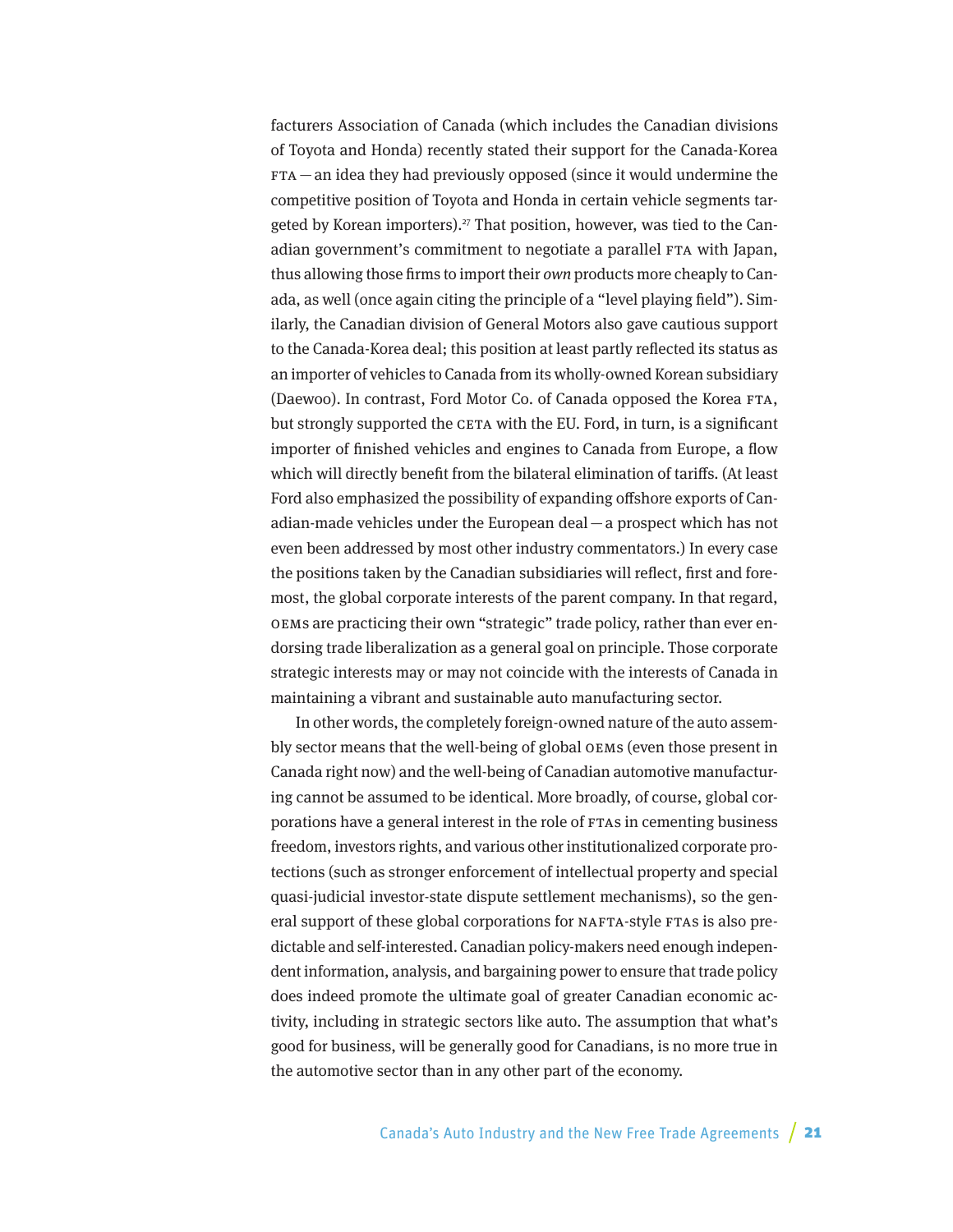## <span id="page-21-0"></span>**Automotive Provisions of the New Free Trade Agreements**

New FTAs with auto-producing offshore jurisdictions (like Europe, Korea, and Japan) would have several implications for Canadian automotive manufacturing. Auto-related provisions of these agreements will include the following:

- **Locking in unrestricted market access:** It may seem obvious, but an important dimension of the FTAs is to lock in full access to bilateral markets for importing companies, regardless of any trade imbalances or economic dislocation. This will constitute a significant qualitative step for Canada in trade policy as it affects the auto industry. Remember, Canada had a tariff-free (but managed) bilateral trade relationship with the U.S. under the Auto Pact, that established an integrated production framework that still exists today. The Canada-U.S. FTA initially grandfathered those provisions. Mexico's integration into NAFTA affected the balance of costs and benefits unfavourably for Canada, as noted above. But these new FTAs will represent the first time unconditional market access will be granted to offshore automotive jurisdictions with no requirement or meaningful expectation of proportional Canadian production benefits. In other words, the new FTAs will effectively lock-in auto trade relationships that are enormously unbalanced, to the point of being one-way in nature. The use of trade policy to moderate those imbalances (as is regularly done in other jurisdictions, such as Brazil, Russia, China, and even the U.S., and as has been done in the past by Canada) will be prohibited. This is an important consequence of the new FTAs for the Canadian auto industry that has been little discussed—perhaps because trade negotiators have implicitly accepted the current imbalances as a permanent and inevitable feature of Canada's automotive trade. That resignation to perpetual and damaging bilateral trade imbalances is not taken for granted in other jurisdictions, nor should it be in Canada's case.
- **Mutual elimination of tariffs:** Tariffs on bilateral trade in vehicles and parts will be eliminated over some transition period (ranging up to several years). Canada has a 6.1 percent tariff on imported vehicles, but no tariff on imported parts. The EU has a 10 percent tariff on imported vehicles, while Korea has an 8 percent tariff. Japan has no tariff on imported vehicles. All three jurisdictions impose a range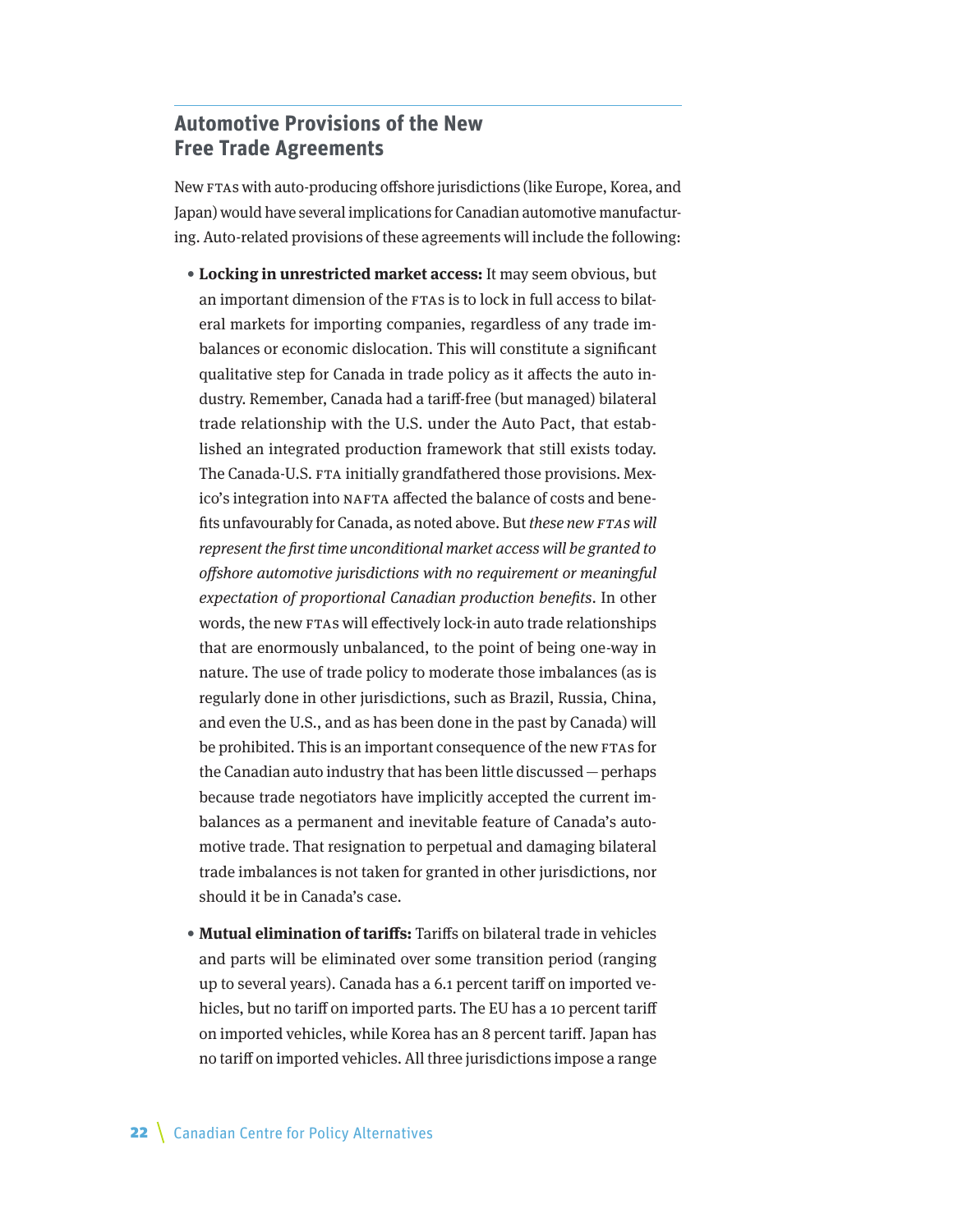of tariffs on imported auto parts. The elimination of tariffs will have an incremental impact on trade flows going in both directions, although the deeper structural determinants of trade and investment relationships (described above) will continue to be most important in shaping future trade patterns.

- **Rules of origin:** A standard provision of preferential regional trade agreements (like FTAs) is a set of rules governing the domestic content required in a product before it qualifies for preferential access to the FTA partner's market. These rules are intended to prevent transshipping, "kit assembly," and other strategies aimed at taking unfair advantage of the preferential access provided under the FTA. The stronger are the rules of origin, the more protection is afforded to domestic production in the many parts and components that are inputs to a finished vehicle. On the other hand, unintended consequences of particular rules of origin can arise in ways that negatively impact Canadian producers. For example, negotiators of the EU-Canada deal confronted a structural asymmetry in rules of origin resulting from the fact that the automotive supply chain within Canada (a single country) was necessarily more limited than exists in the EU (an entire content), making it much harder for a Canadian-assembled vehicle to meet any given rule of origin threshold. To avoid this negative consequence, the proposed CETA includes a "derogation" provision which allows Canada to export a certain number of vehicles to the EU each year with a lower domestic content (20 percent instead of 50 percent).<sup>28</sup>
- **Investment protections:** Foreign investments made by companies in either direction will be protected under the now-standard provisions of FTAs regarding national treatment, intellectual property, investor-state dispute settlement (ISDS), and others. Since Canada and the developed auto-producing countries (Europe, Japan, and Korea) already have strong and stable legal regimes, these provisions are unlikely to have much direct effect on future auto investments. But the long-run impact of anti-democratic FTA measures like ISDS on the general direction of economic and social policy should not be underestimated.
- **Standards and non-tariff barriers:** Trade negotiators also address the impact of government regulations and rules on ease of access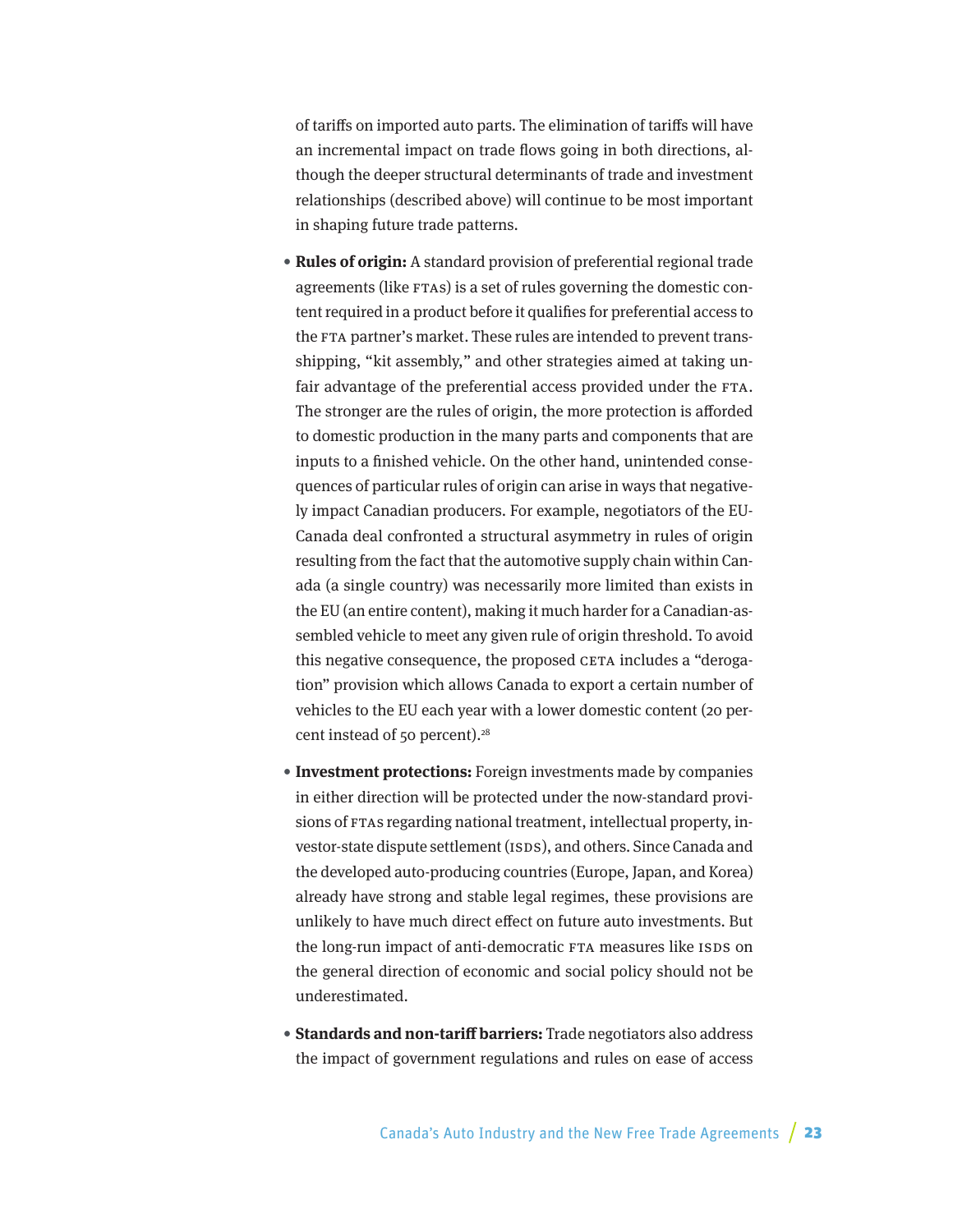to bilateral markets. This may include measures aimed at reducing so-called "non-tariff barriers" to imports. These can include measures which indirectly limit imports (such as Korean taxes which impose rising and ultimately punitive taxes on vehicles with larger engines—with the effect of penalizing imports). It can also include measures with a more genuine regulatory motive, such as provisions governing vehicle safety, environmental performance, and other policy goals. FTA provisions may involve harmonization of those standards, mutual recognition of standards, or other ways of streamlining regulation so that importers can have more ready access to the domestic market without requiring additional investments in redesign. Participating governments will trumpet the importance of these regulatory or non-tariff measures, but they must be considered on a detailed case-by-case basis to evaluate whether they will have any significant impact on trade flows.

• **Safeguards and dispute settlement:** Modern FTAs in the NAFTA tradition include various provisions to monitor the implementation of the agreement, resolve disputes (typically through binding arbitration panels), and address concerns in the bilateral relationship that may arise over time. In some cases, more powerful safeguard measures are included to ensure that an FTA does not spark a damaging "surge" in imports and resulting economic dislocation. For example, the U.S.-Korea FTA contained a unique system of auto-related safeguards to address U.S. concerns that the already unbalanced auto trade relationship between those two countries would become even more one-sided after an FTA (and also to ensure that Korea accepted growing vehicle import flows from offshore). These safeguards included a "snapback" provision allowing for the re-imposition of U.S. tariffs in the event that Korean liberalization was not sufficient to allow increased penetration to that market by U.S. made automotive products. (No similar provision is contained in the proposed Canada-Korea FTA.) Despite this measure, the growth of automotive imports to the U.S. from Korea has vastly outstripped the corresponding boost in U.S. exports to Korea.<sup>29</sup> As with measures addressing non-tariff barriers, the real effect of these "safeguards" (as opposed to their symbolic or political value) will need to be carefully evaluated on a case-by-case basis.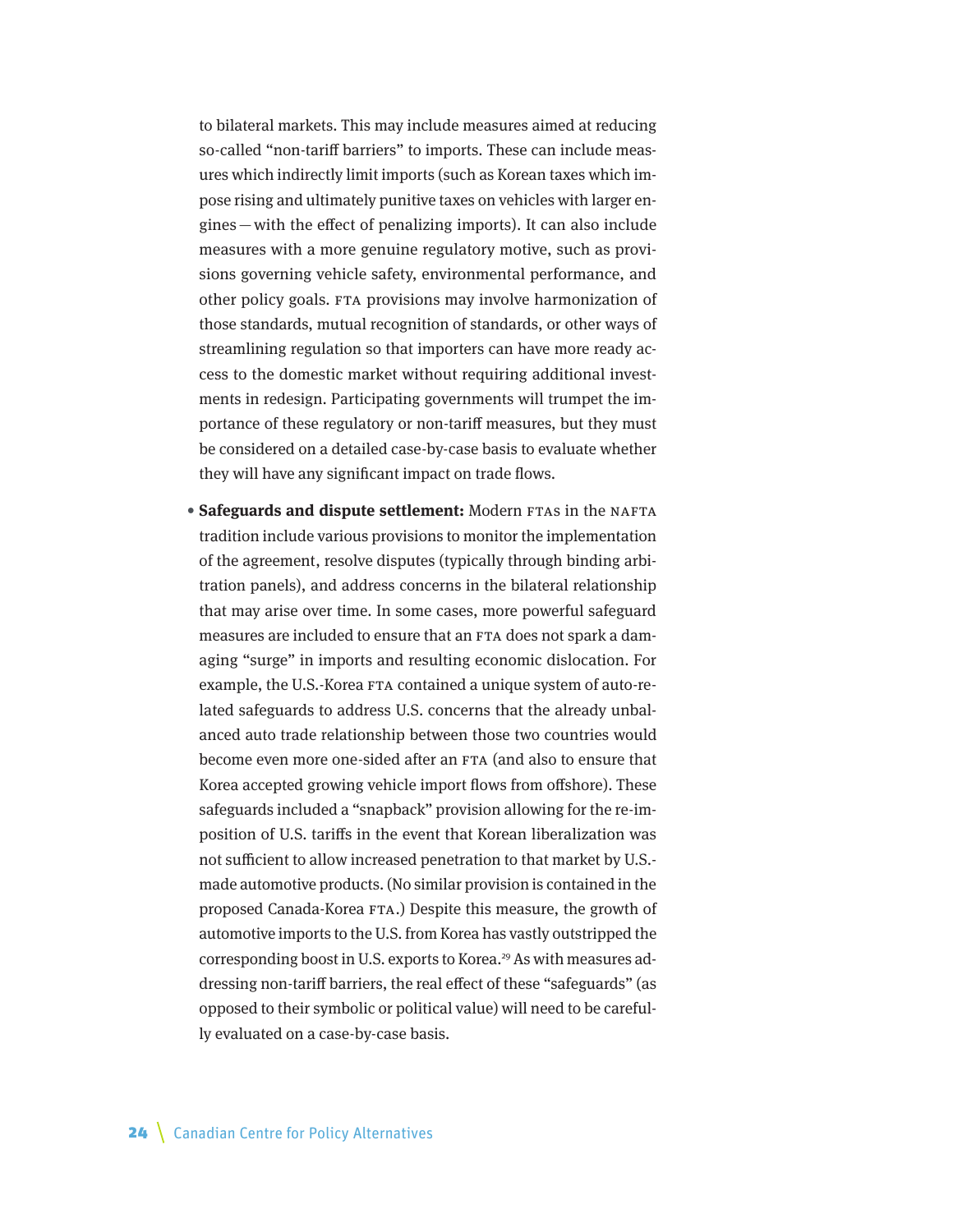## <span id="page-24-0"></span>**Judging the Impact of Trade Agreements on the Auto Sector**

Considering these likely automotive provisions of proposed FTAs with major automotive-exporting jurisdictions, their potential impact on automotive manufacturing in Canada can be considered in the following steps:

**1. Impact on bilateral exports and imports:** Mutual tariff elimination should spark incremental growth in automotive trade in both directions. This effect could potentially be enhanced by measures addressing regulatory harmonization and/or non-tariff barriers (depending on how important these measures are in real practice). Also, in historical experience FTAs have tended to spark growth in bilateral trade larger than can be explained solely by the incremental impact of tariff reduction on relative prices (reflecting perhaps "gravity" effects or other causes). For all these reasons, both bilateral exports and imports of automotive products will likely grow after any FTA. 30 However, there are convincing reasons to expect that the increase in Canadian imports from those automotive jurisdictions will be much larger than the offsetting increase in exports going the other way. First, all three of the potential FTA partners (the EU, Japan, and Korea) enjoy a starting market share in Canada many times larger than Canada's initial presence in their markets. A given proportional increment applied to each flow, therefore, implies a much larger absolute growth in Canada's imports than our exports. Second, each of those FTA partners possesses a firmly-rooted domestic OEM sector, poised to directly take advantage of new export opportunities. Canada does not have any domestic OEMs, and any decisions regarding strategies to boost offshore exports in the wake of an FTA depend on decisions taken at the head offices of the global OEMs which operate here. Third, Canada's new vehicle market has been considerably more expansionary than those in the other countries in recent years, $31$  and is likely to stay that way. Stronger domestic sales conditions automatically pull in more imports. Finally, Canada's exchange rate has been trading at historically high levels for most of the last decade (and even after the decline experienced over the last year is still well above its estimated purchasing power parity equilibrium level<sup>32</sup>). A disproportionately strong dollar will continue to undermine Canadian exports after an FTA with any of these jurisdictions. Canada's tolerance of a strong currency is in sharp contrast to the policy stance in Europe and Asia, where governments have deliberately targeted lower exchange rates (achieved through monetary policy, currency market interventions, and other conduits) as part of a broader export promotion strategy.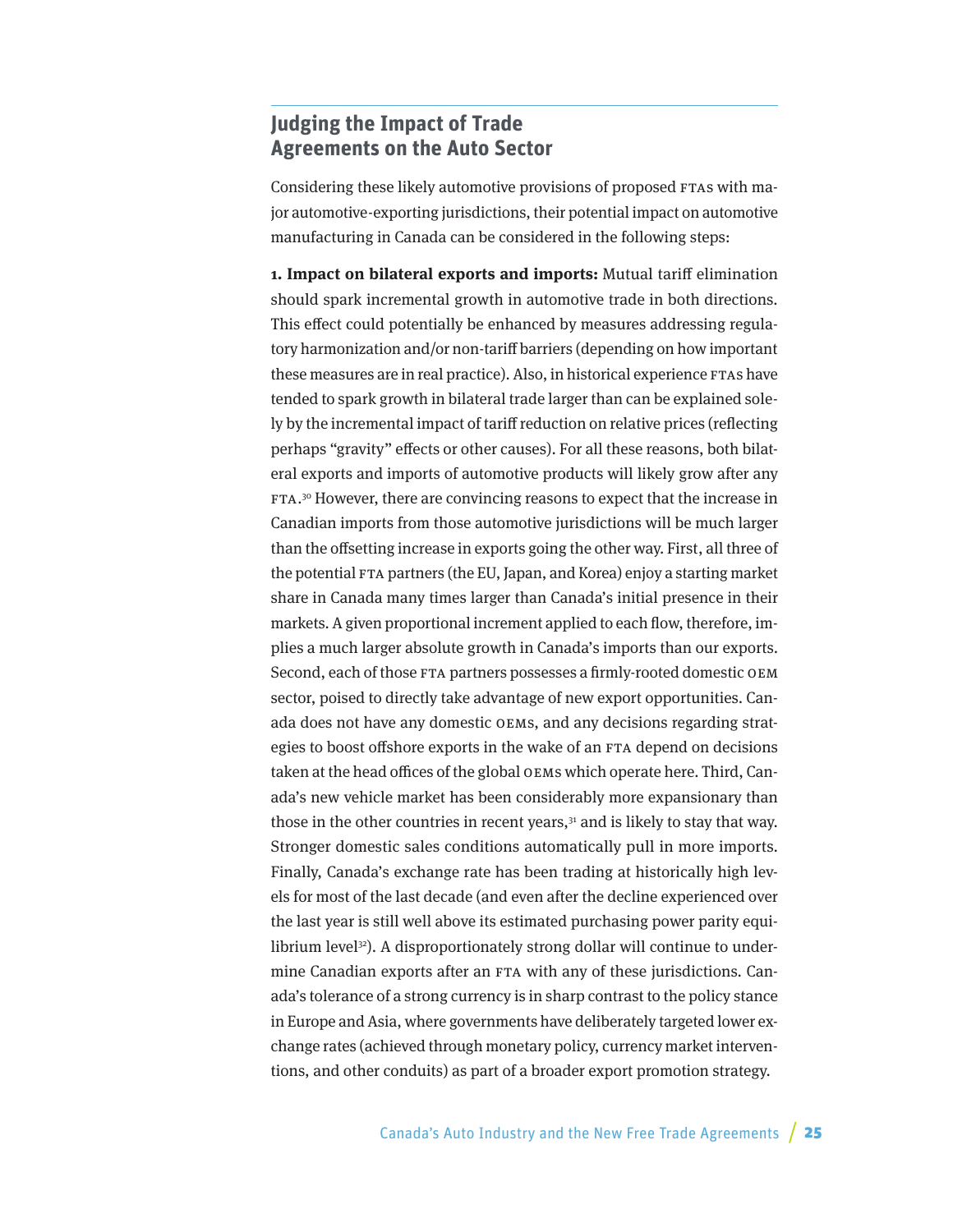**2. Impact on bilateral automotive trade balances:** Both exports and imports may grow, but it is very likely that bilateral imports will grow much more than exports. That will produce a widening of the existing bilateral automotive trade imbalances. This expectation is shared even by economic research commissioned by the federal government. For example, the Canada-EU Joint Economic Study predicted that the increase in automotive imports from the EU would be 2.5 times larger than the increase in exports back to the EU, boosting the existing bilateral deficit by some \$600 million.33 Alternative estimates suggest the Canada-EU bilateral auto trade deficit would grow by much more.34 Given the large existing imbalance, and the deep asymmetry in starting points, it is very likely that each of these FTAs will lead to even wider bilateral auto trade imbalances.

**3. Impact on Canadian automotive output:** Each FTA will therefore reduce net demand for Canadian automotive output, since new imports far outstrip new exports. There may be indirect effects of the FTA on automotive trade with other jurisdictions, however, which could reduce the eventual decline in Canadian output. Some of the new sales by European, Japanese, and Korean automakers in Canada could come at the expense of output from other jurisdictions. Government officials have emphasized this "trade diversion" effect, suggesting that the final contraction in Canadian automotive output will be smaller than the increase in bilateral trade imbalances. This line of reasoning is weak, for several reasons. First, trade diversion is generally considered to be a drawback of preferential regional trade agreements (in fact, according to WTO rules FTAs are only compatible with the multilateral trading system if trade creation effects are expected to dominate trade diversion effects). Perversely, however, Canadian trade officials now actually highlight trade diversion as a positive feature (trying to assuage concerns about bilateral auto trade imbalances). Even conventional economic theory acknowledges that trade diversion can reduce economic welfare (by shifting imported output from one source to another, less efficient, source). Secondly, since the government is simultaneously pursuing FTAs with all three of the major non-NAFTA automotive jurisdictions, the only remaining source from which imports could be diverted (thus protecting Canadian output) would be from within North America; yet those imports possess considerable Canadian value-added content (embodied in Canadian-made parts and other inputs). Indeed, if FTAs are implemented with Europe, Korea, and Japan in close succession, then the resulting market pressure will be felt most directly by North American OEMs (including their Canadian production, and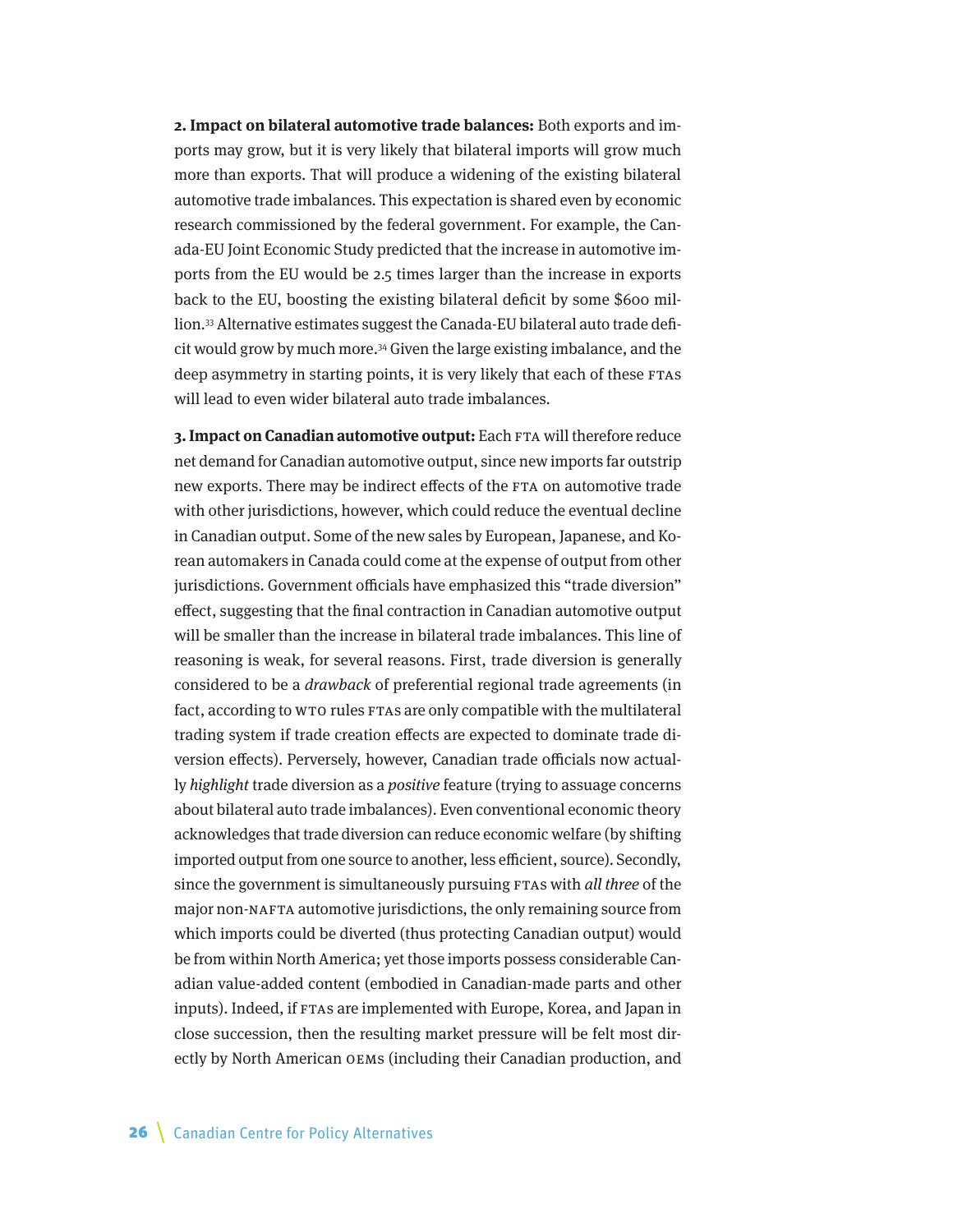their output from the U.S. and Mexico). It is likely, therefore, that the decline in individual bilateral automotive trade balances which will clearly result from FTAs with any or all of these three auto-exporting powerhouses will indeed translate directly into reductions in Canadian automotive output and employment. A 2012 consultants' report commissioned by the Department of Foreign Affairs and International Trade confirmed that free trade agreements with any of the three automotive jurisdictions would result in reduced output and employment in the Canadian auto industry.<sup>35</sup>

**4. Impact on investment in Canadian facilities:** This is the most important potential channel through which the Canadian auto industry could be affected by the new FTAs. As noted above, the Canadian assembly industry (and most of the parts sector, directly and indirectly) is fully dependent on continued inflow of foreign investment by global OEMs into Canadian facilities. The incremental loss of production resulting from the growth of bilateral automotive trade imbalances will result in some immediate decline in GDP, employment, and income in the Canadian auto sector. The bigger risk, however, is if that decline in turn undermines future decisions by OEMs regarding investment in Canadian plants. The decline in Canadian utilization and Canadian sales experienced by these OEMs will undermine the case for new investment. In this regard, it is not just the direct impact of new FTAs on Canadian-made vehicle production that is relevant. A negative impact on Canadian sales by OEMs present in Canada (even if some of those displaced sales were produced at plants outside of Canada) could further undermine their commitment to future Canadian investments. Not all the impact of the FTAs on investment decisions is necessarily negative. It is possible that incremental offshore export opportunities arising from FTAs could enhance the case for investment in Canadian facilities, if OEMs were genuinely interested in trying to penetrate offshore markets with Canadianmade vehicles. In the case of potential FTAs with Europe, Japan, and Korea, however, the potential to expand offshore exports from Canadian plants seems very limited.<sup>36</sup>

Given the structure of Canada's automotive industry, and our trade and investment relationships with the rest of the world outside of NAFTA, it is virtually certain that trade liberalization with any or all of the major offshore auto-importing jurisdictions will produce a decline in net demand for Canadian-made automotive products, a loss of output, and a loss of employment. The only uncertainty is whether that negative effect will be large or small, and to what extent the decline in immediate output will eventually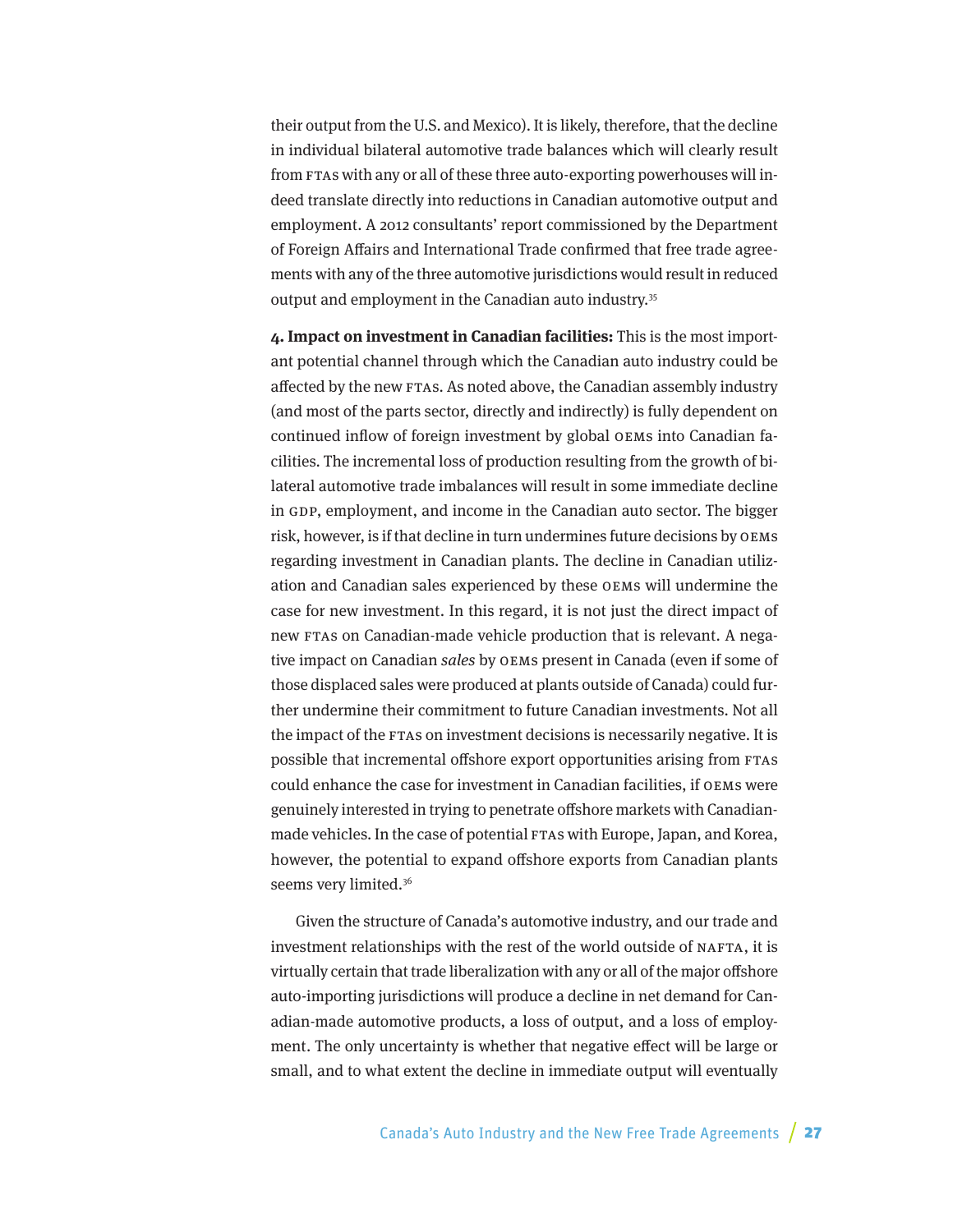<span id="page-27-0"></span>translate into a decline in OEM investment in Canadian facilities. By pursuing FTAs on the basis of an assumption that trade liberalization always benefits both sides, rather than on the basis of a concrete sector-by-sector analysis of opportunities and threats arising from bilateral trade expansion, Canadian trade negotiators are rolling the dice with one of Canada's most important export industries.

#### **Conclusions and Recommendations**

The question facing Canada's auto industry is not whether trade is good or bad, and should be promoted or inhibited. That is a false choice presented by FTA advocates, who attempt to caricature and marginalize the arguments of FTA critics. As noted above, Canada's auto industry could not exist without strong international trade and investment relationships.

But the single-minded pursuit of free trade agreements modeled on the NAFTA template (featuring full market access, no requirements for proportional domestic content, and no link to future investment decisions) can only make Canada's already-poor automotive trade predicament even worse. FTAs with Europe, Japan, and Korea would cement and exacerbate existing bilateral imbalances, incrementally undermine Canadian automotive production, and have potentially severe consequences for future OEM investment decisions here.

Boosting Canada's automotive exports to non-NAFTA jurisdictions is a valid and important goal. But it is not at all clear that signing more FTAs (especially with these three auto-exporting giants) can further that goal at all—let alone generate gains in exports large enough to offset the resulting surge in offshore imports that is certain to occur after these deals. Instead, a more pragmatic and incremental approach should be taken, informed by the lessons of strategic trade policy, to boost offshore exports of Canadianmade vehicles and parts. First, the Canadian government needs to develop a better understanding of Canada's offshore automotive export potential. Which vehicles do we export right now, where, and in what quantity?<sup>37</sup> Where is there most potential for increasing those exports, and what barriers currently stand in the way? Those are more complicated analytical tasks than simply assuming that tariff elimination and the other provisions of FTAs will automatically boost our exports. Then the government should develop specific supports for automakers producing in Canada, to assist them in developing offshore market opportunities. These could include the development of export-oriented transportation infrastructure, subsidies for the de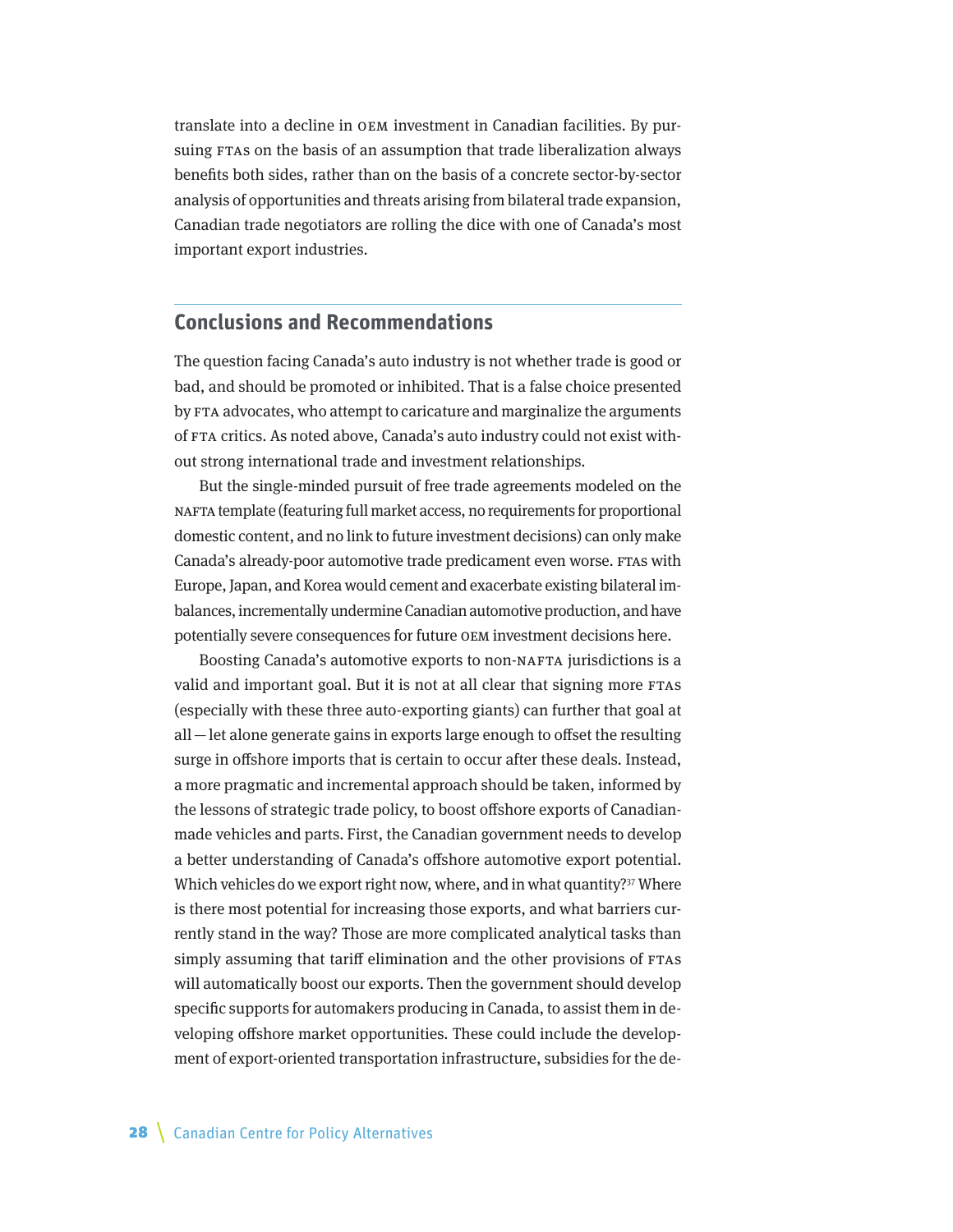velopment of export-oriented features (including right-hand drive vehicles), and support for overseas marketing.

At the same time, the Canadian government should aim to link tariff elimination on automotive imports from offshore jurisdictions, to commitments by European and Asian automakers to invest in Canadian production opportunities. This is another hallmark of strategic trade policy, which has been forgotten by Canada's trade negotiators in their rush to sign new FTAs. Those investments by offshore OEMs could be made either independently, or through joint ventures arrangements with other firms already producing in Canada.38 With this strategy the government could aim to offset the economic losses that will result from growing offshore imports. New output and employment in Canada would be created, through made-in-Canada vehicle assembly, parts manufacturing, or other production offsets, to balance the loss in output and employment resulting from greater imports. The entire postwar history of Canadian automotive policy (from the Auto Pact, to the successful recruitment of Toyota and Honda, to the financial rescue of General Motors and Chrysler in 2009) has recognized the central importance of leveraging more OEM investment here. Yet that goal is not visible in the current Canadian strategy to sign multiple FTAs.

Additional automotive protections and safeguards should also be integrated into future trade agreements, to ensure they offer mutual benefit and produce a balanced expansion of trade in both directions. These safeguards could include limits on bilateral imbalances in important sectors (like auto), and provisions addressing the impact of exchange rate misalignments on trade flows.39

To be sure, these types of provisions represent a different vision of how to facilitate and manage trade, than has been reflected in the recent generation of bilateral FTAs (modeled on the unfortunate template established by the NAFTA). Yet there are precedents for all of these strategies in modern trade policy as practiced by many other countries (including, in various forms, three of the automotive jurisdictions discussed in this paper). And they would help to achieve a more balanced and mutually beneficial pattern of trade in this strategically important sector of the economy. In that regard, the approach suggested here is more compatible with the underlying ideals of trade—mutual exchange, to mutual benefit—than the current model of beggar-thy-neighbour competition which will be only cemented with the proposed new wave of FTAs.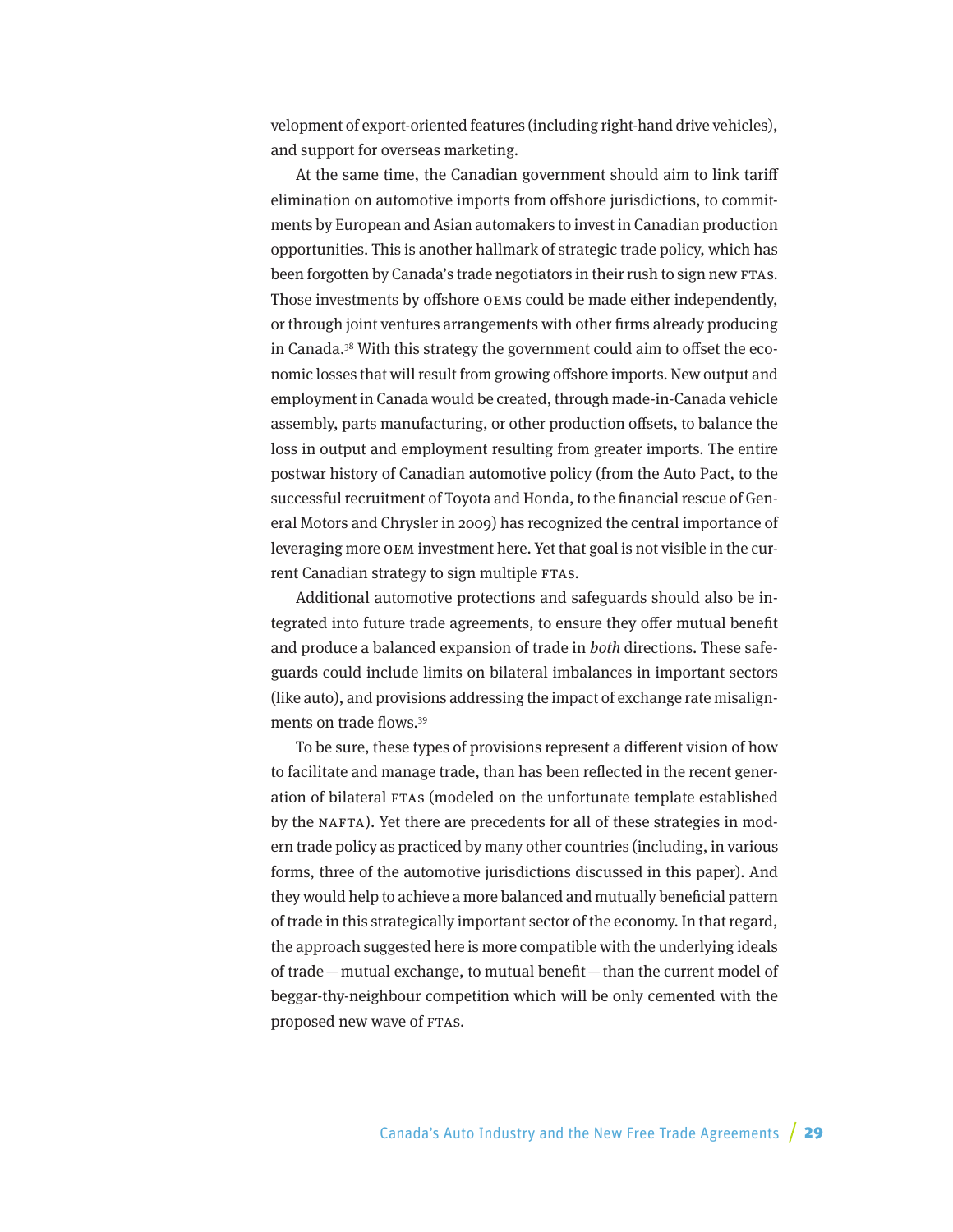## <span id="page-29-0"></span>Notes

**1** To that end, see Unifor, "A Case of Economics Over Politics: Renewed Canada-Korea Trade Negotiations" ([http://www.unifor.org/sites/default/files/documents/document/korea\\_briefing\\_](http://www.unifor.org/sites/default/files/documents/document/korea_briefing_kit_2014.pdf) [kit\\_2014.pdf](http://www.unifor.org/sites/default/files/documents/document/korea_briefing_kit_2014.pdf), January 2014), and a longer report by this author for the Canadian Centre for Policy Alternatives on the automotive implications of the Canada-EU CETA (forthcoming).

**2** See especially Rethinking Canada's Auto Industry: A Policy Vision to Escape the Race to the Bottom (Toronto: Canadian Auto Workers, April 2012, [https://d3n8a8pro7vhmx.cloudfront.net/](https://d3n8a8pro7vhmx.cloudfront.net/caw/pages/29/attachments/original/1335189435/554AutoPolicyDocumentweb.pdf?1335189435) [caw/pages/29/attachments/original/1335189435/554AutoPolicyDocumentweb.pdf?1335189435\)](https://d3n8a8pro7vhmx.cloudfront.net/caw/pages/29/attachments/original/1335189435/554AutoPolicyDocumentweb.pdf?1335189435), and A Call for Action II: A Report by the Manufacturing Competitiveness Committee of the Canadian Automotive Partnership Council (Ottawa: Industry Canada, 2013, [http://capcinfo.ca/en/](http://capcinfo.ca/en/mcwgreport.html) [mcwgreport.html\)](http://capcinfo.ca/en/mcwgreport.html).

**3** See Kim Hill, Debra Menk, and Adam Cooper, Contribution of the Automotive Industry to the Economies of all Fifty States and the United States (Ann Arbor: Center for Automotive Research, 2010).

**4** See Leslie Shiell and Robin Somerville, Bailouts and Subsidies: The Economics of Assisting the Automotive Sector in Canada (Montreal: Institute for Research in Public Policy, 2012), for detailed estimates of the fiscal benefits to governments from automotive manufacturing in Canada.

**5** The complexity of automotive assembly is often under-recognized by casual observers. Assembling high-quality motor vehicles, especially with modern value-added features and on-board technologies, is still one of the most complex manufacturing operations undertaken, requiring high-quality labour, facilities, and management systems.

**6** For example, there has been a notable migration of new investment in both continents toward lower-wage regions of the two continents: toward Mexico and the southern U.S. for North America, and toward central and eastern Europe for the EU.

**7** This point is discussed further in Jim Stanford, "The Geography of Auto Globalization, and the Politics of Auto Bailouts," Cambridge Journal of Regions, Economies, and Society 3(3) 2010, pp. 383–405.

**8** In contrast to the 100% foreign-owned assembly sector, there are several Canadian-owned parts companies, some of them quite large (such as Magna and Martinrea). However, even the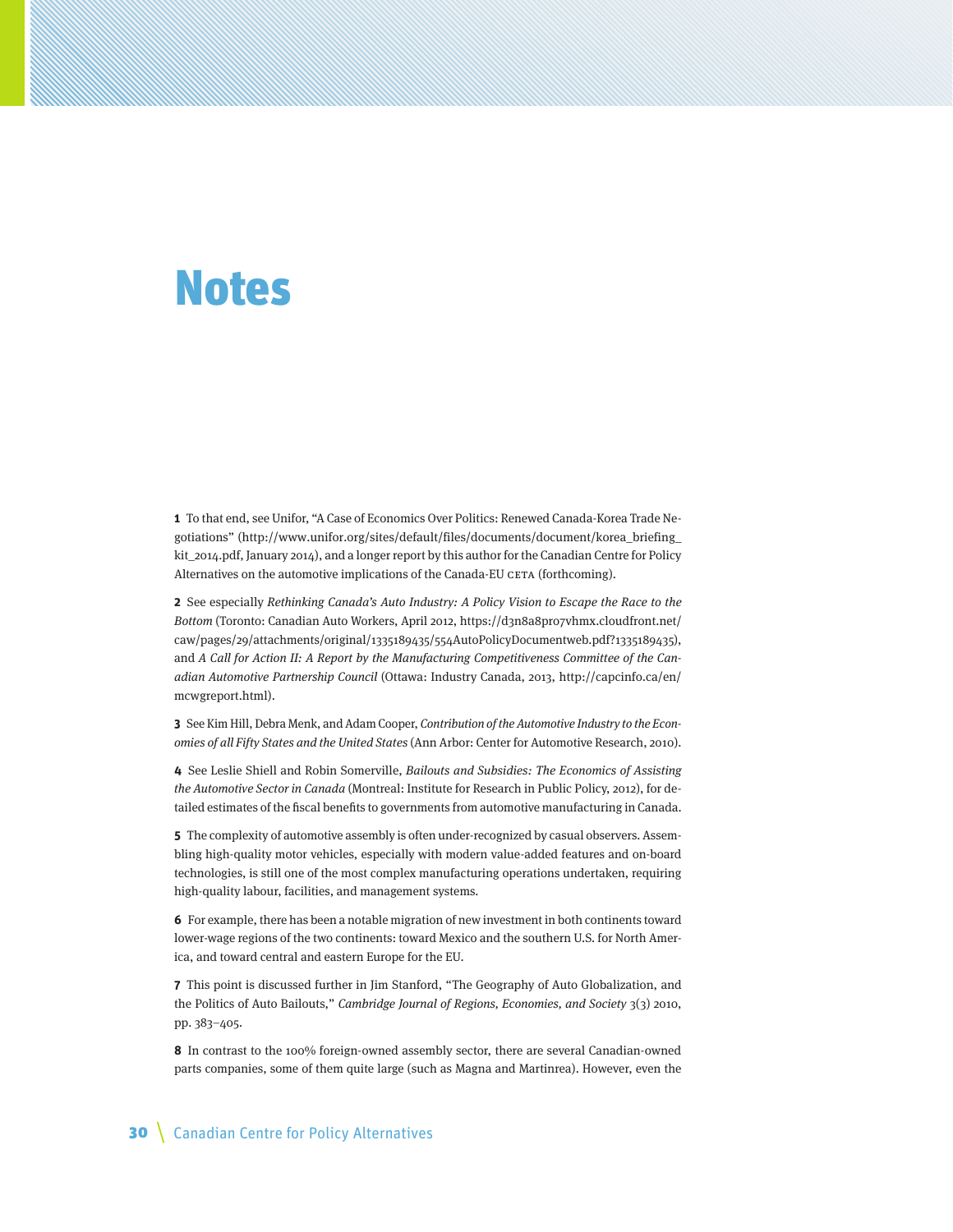Canadian-owned parts companies are dependent (at least in their Canadian operations) on the Canadian presence of foreign-owned OEMs.

**9** Canadian Automotive Partnership Council (2013), op. cit., p. 15.

**10** Another possible component of automotive policy might be to encourage the development of a greater Canadian-owned presence in automotive assembly, either independently or through joint ventures with existing OEMs. This was one of the suggestions advanced by the former CAW (now part of Unifor) in its 2012 policy program, Canadian Auto Workers (2012), op. cit.

**11** A detailed catalogue of these international practices is provided in Canadian Auto Workers (2012), op. cit.

**12** Not only the traditional Detroit-based OEMs took advantage of this unique recipe; so did several heavy truck manufacturers and Sweden's Volvo. However, all those Auto Pact-inspired factories built by manufacturers other than the three Detroit OEMs have since closed in the wake of the elimination of the Auto Pact. A rich history of the Auto Pact and its effects is provided by Dimitry Anastakis, Auto Pact: Creating a Borderless North American Auto Industry (Toronto: University of Toronto Press, 2005).

**13** So did the separate imposition of Canadian-content provisions governing both passenger cars and light trucks (including pickups, minivans, SUVs, etc.). The latter factor helps to explain why Canada is still relatively concentrated in those segments, although the extent of that concentration has weakened since the Auto Pact's abolition.

**14** Even today, public health benefits reduce fully-loaded active labour costs in the assembly sector by around \$4–5 per hour of labour, compared to equivalent costs of private health insurance in the U.S.

**15** Suzuki's investment was a joint venture with General Motors in Ingersoll, Ont., and is now solely-owned by GM.

**16** The joint support provided by the federal and Ontario governments to the two companies in 2009 was contingent on each maintaining a proportional manufacturing footprint in Canada, equivalent to the share of financial support provided by the Canadian governments, for several years into the future. This policy was very effective in preserving Canadian facilities through the 2009 crisis, however it will expire in 2017.

**17** The data portrayed in Table 1 and Figures 1 and 2 includes trade in assembled vehicles, parts, and truck and bus bodies.

**18** Canada still assembles more light vehicles than are purchased in the Canadian market, however that surplus in finished vehicles is more than offset by a deficit in auto parts (which constitute the bulk of value-added in new vehicles).

**19** Canadian Automotive Partnership Council (2013), op. cit., p.15.

**20** And if the outflow of investment income associated with automotive FDI in Canada back to U.S. owners is considered, then the overall relationship is even more balanced.

**21** The focus on higher-end vehicles also explains how European OEMs can profitably produce vehicles while paying labour costs that are significantly higher than in Canada.

**22** Chrysler has the least extensive global network of assembly plants. Perhaps it is for that reason that Chrysler has been the most ambitious OEM in investing in the development of offshore sales of North American-made vehicles, especially iconic brands such as Jeep and minivans. Even that may change, however, as Chrysler's operations are more fully integrated with Fiat.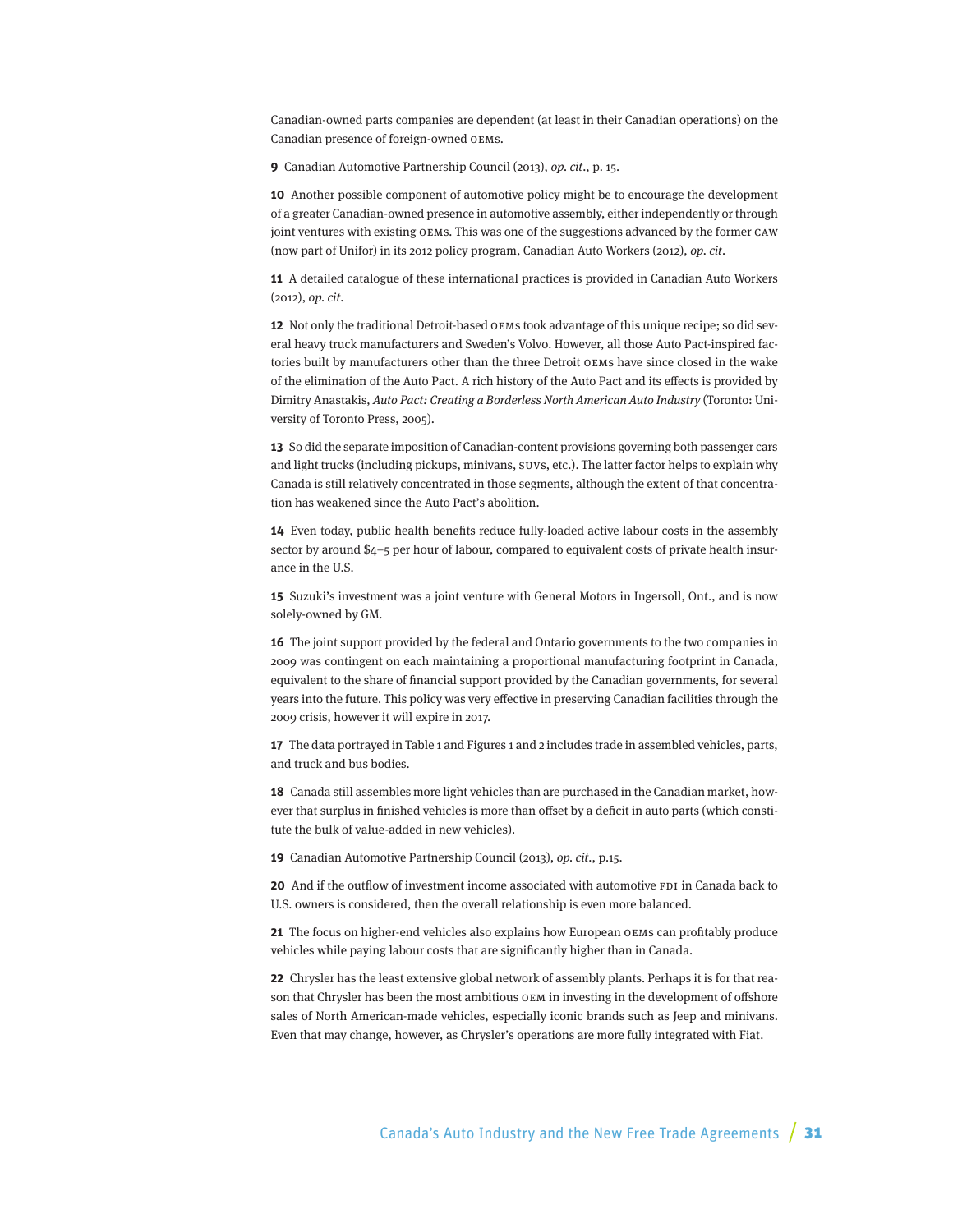**23** Another successful policy for China has been linking liberalization of incoming FDI in the auto sector with the requirement that global OEMs produce in China through joint-venture partnerships with Chinese-owned companies. This policy facilitates the transfer of technology and manufacturing expertise which is now contributing to the emergence of a more capable and globally-oriented Chinese-owned auto industry, which will more aggressively aim to penetrate export markets in the years ahead.

**24** See Ward's U.S./Canada Car and Truck Exports 2012, which provides a model-by-model breakdown based on shipping records of North American offshore vehicle exports. For models manufactured in both Canada and the U.S., the report does not distinguish country of origin.

**25** In addition, automotive OEMs, like other large corporations, will generally favour the institutional features of NAFTA-style FTAs which generally strengthen and protect the rights and powers of corporations, including stronger intellectual property rules, special courts for investorstate disputes, and similar measures.

**26** "Statement on the Canada EU Comprehensive Economic Trade Agreement (CETA)", [http://](http://www.globalautomakers.ca/index.html) [www.globalautomakers.ca/index.html.](http://www.globalautomakers.ca/index.html)

**27** "Japanese Automakers in Canada Congratulate Government of Canada on Signing Canada-Korea FTA," http://www.jama.ca/aq/news/index.asp#A201403110.

**28** This has been interpreted by CETA advocates as a special "advantage" for Canada, but it in fact it merely avoids a negative asymmetry that would otherwise have eliminated any advantage to Canadian vehicle exports to the EU under the deal. The provision has been described by EU negotiators as being of "political rather than economic importance," allowing the Canadian government to present the automotive provisions of CETA as balanced; it does not guarantee any increase in Canadian vehicle to exports to the EU at all. See "EU Canada Comprehensive Economic and Trade Agreement—update on state of play in key negotiating areas," European Commission Directorate-General for Trade, June 5, 2013, p.1.

**29** During the first two years of the U.K.-Korea FTA, the growth of new automotive imports to the U.S. from Korea was 22 times larger than new U.S. automotive exports going back to Korea. See Unifor (2014), op. cit.

**30** In the case of Canada-Japan free trade, since Japan has no tariff on vehicle imports it is hard to imagine why there would be any increase in Canadian exports there at all.

**31** New vehicle sales in Europe and Japan, in particular, have declined in recent years, reflecting poor macroeconomic conditions, demographic ageing, and other factors.

**32** According to the OECD, the PPP fair value of Canada's dollar is 81 cents (U.S.), about 10 percent lower than trading levels at time of writing. See OECD, "Purchasing Power Parities for GDP," available at OECD.stat.

**33** European Commission and Government of Canada, Assessing the Costs and Benefits of a Closer EU-Canada Economic Partnership (Ottawa: Department of Foreign Affairs and International Trade, 2008). Both the modeling assumptions and benchmark data of that study are open to serious question, and it probably underestimates the true imbalance that would result; see Jim Stanford, Out of Equilibrium: The Impact of EU-Canada Free Trade on the Real Economy (Ottawa: Canadian Centre for Policy Alternatives), 2010, for a detailed discussion.

**34** Stanford (2010), op. cit.

**35** Johanes Van Biesebroeck, Hang Gao, and Frank Verboven, "Impacts of FTAs on Canadian Auto Industry," Prepared for DFAIT Canada, June 29, 2012.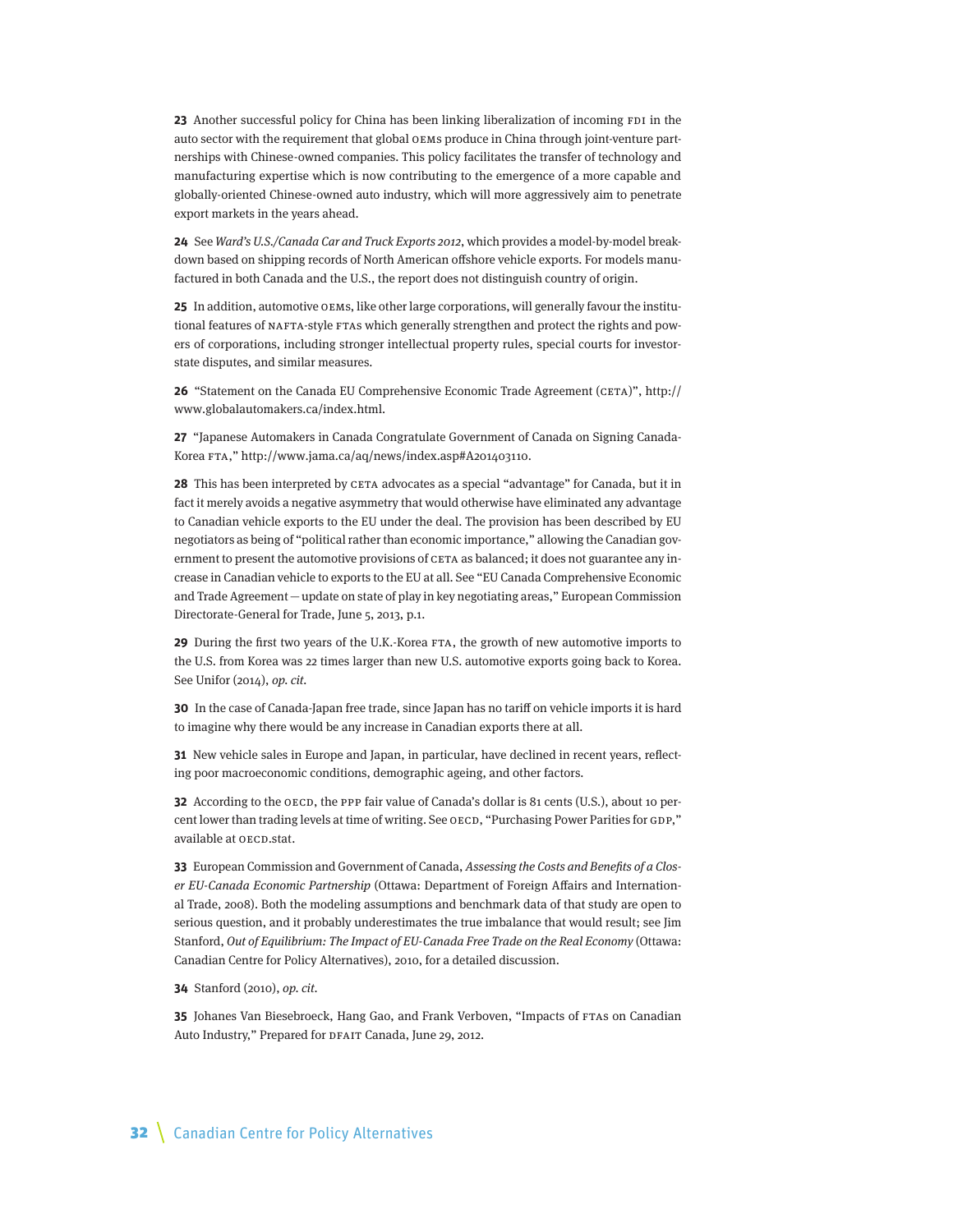**36** This argument has been made especially regarding the Canada-EU deal. But with the exception of Ford there has been little expression of intent by OEMs present in Canada that actually foresee exporting additional vehicles to the European market, even if EU tariffs were eliminated.

**37** Strange as it may seem, Canadian trade negotiators cannot answer these questions today. There are vast discrepancies between our own Canadian data on offshore auto exports, and those produced by the countries we are negotiating FTAs with, and Canadian officials have compiled no detailed information on the composition of our existing auto exports—let alone the real potential that may or may not exist to expand those exports through FTAs.

**38** Volkswagen's former contract manufacturing arrangement with Chrysler in Windsor is an example of how this type of arrangement can be feasibly attained even at relatively smaller scale of production.

**39** This would be especially important to Canada given the experience with a highly over-valued exchange rate in recent years, in contrast to policies in Europe, Japan, and Korea which have suppressed their respective exchange rates and hence supported exports.